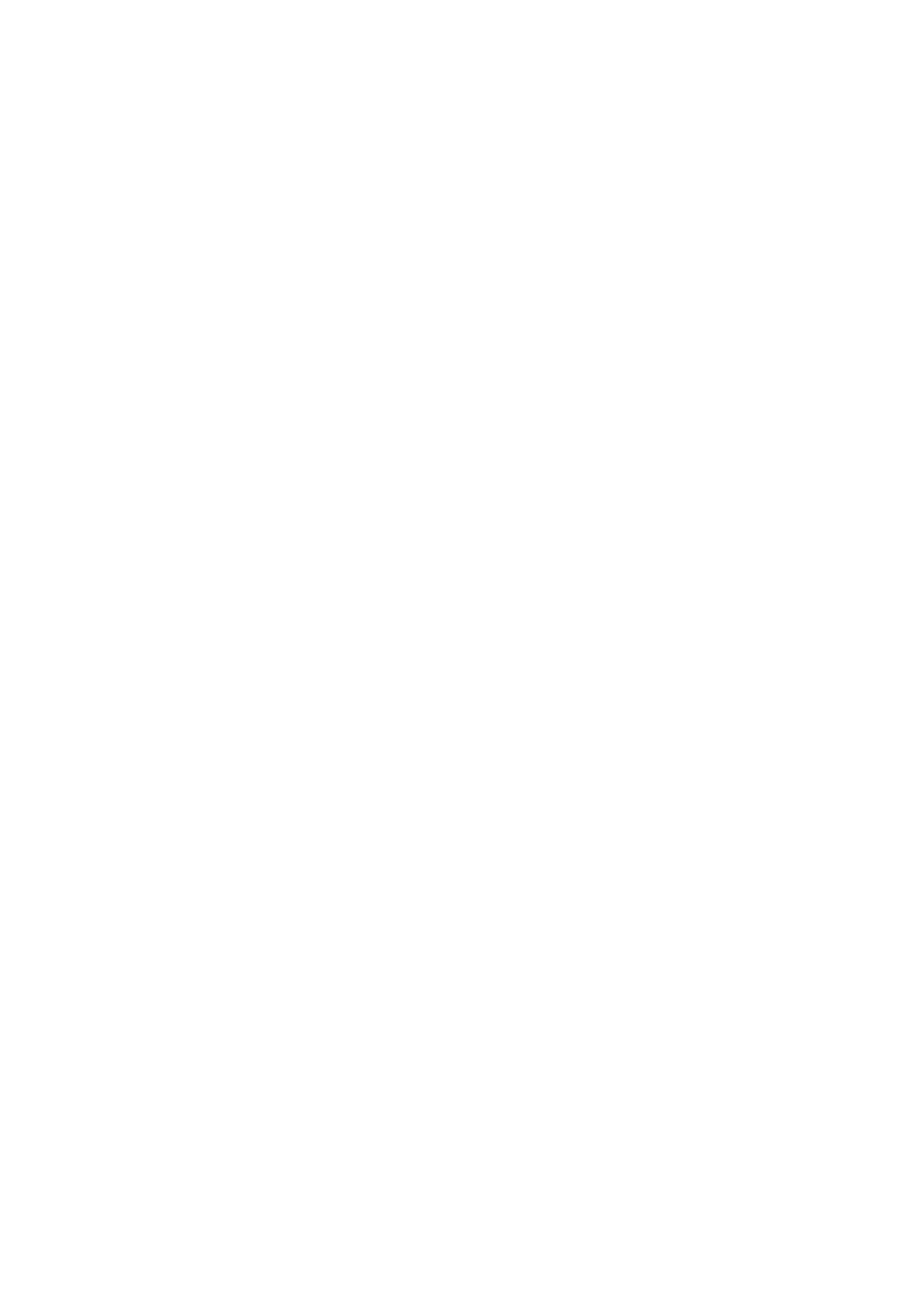# DSc Thesis Syllabus

February 2012

## Geometrically induced spectral properties of physical systems

David Krejčiřík

Department of Theoretical Physics Nuclear Physics Institute ASCR  $\dot{Rez}$ , Czech Republic

#### Abstract

The thesis is aiming at mathematical studies of spectral problems, coming both from modern as well as classical physics, where the significant features of geometry as regards physical properties play a crucial role. We focus on the properties of the nodal set of eigenfunctions and lowlying eigenvalues of vibrating systems, on the influence of curvature and torsion on spectral properties of curved quantum-waveguide nanostructures, on the heat flow in twisted tubes and on the influence of intrinsic curvature on quantum transport on manifolds.

Mathematically, we deal with a spectral-geometric analysis on bounded and quasi-cylindrical domains or, more generally, on non-compact non-complete Riemannian manifolds. The main achievements are represented by the proof of the nodal-line conjecture for a large class of non-convex and possibly multiply connected domains and the establishment of Hardy-type inequalities in twisted tubes and negatively curved surfaces.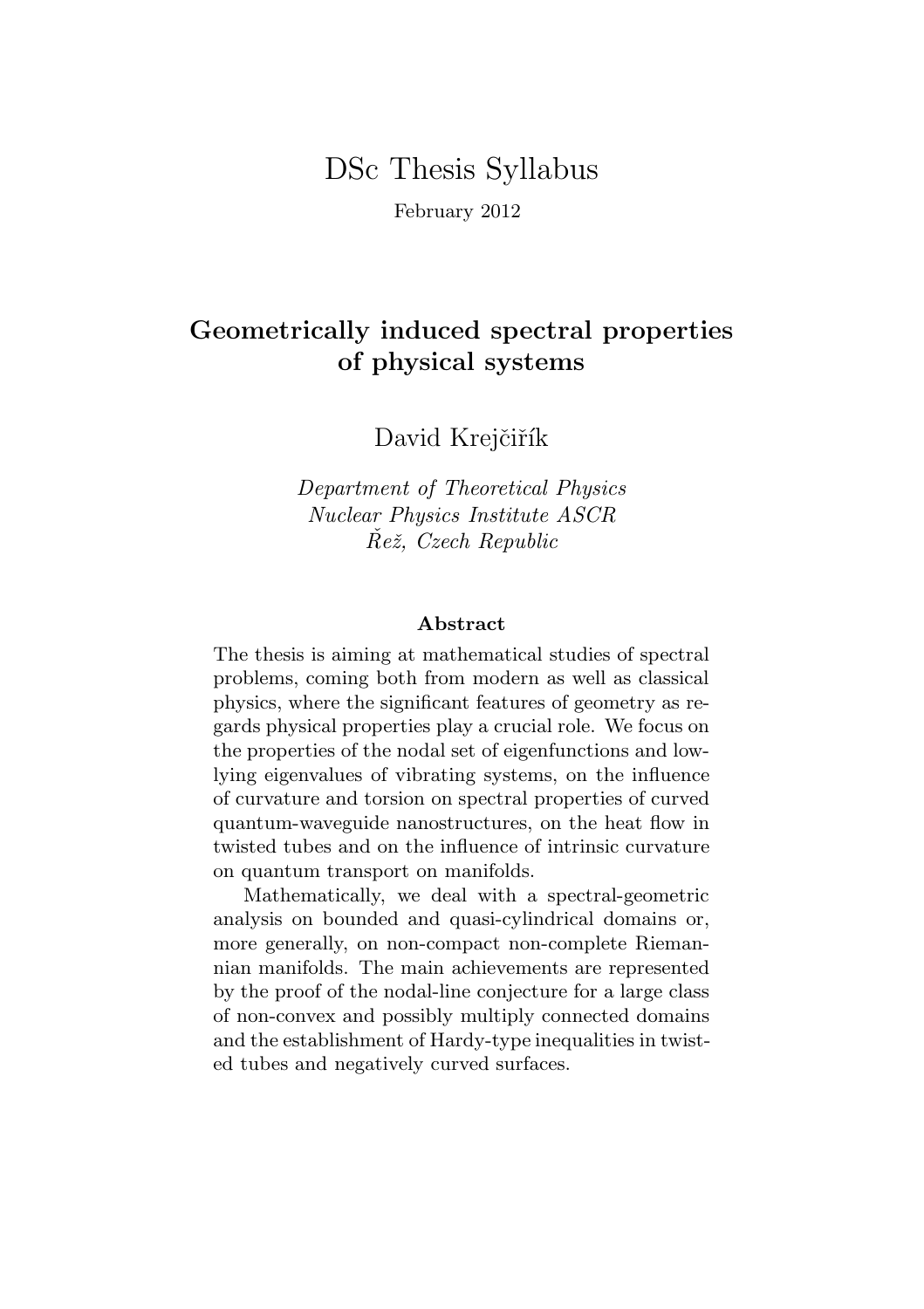| 0              | Introduction                   |                                                             | 3              |
|----------------|--------------------------------|-------------------------------------------------------------|----------------|
| 1.             | Vibrating systems              |                                                             |                |
|                | 1.1                            | The nodal-line conjecture $\ldots \ldots \ldots \ldots$     | $\overline{7}$ |
|                | 1.2                            | The isoperimetric inequalities $\ldots \ldots \ldots$       | 10             |
|                | 1.3                            | The damped wave equation $\ldots \ldots \ldots \ldots$      | 11             |
| $\overline{2}$ | Quantum waveguides             |                                                             |                |
|                | 2.1                            | The effect of bending $\dots \dots \dots \dots \dots \dots$ | 14             |
|                | 2.2                            | The effect of twisting $\ldots \ldots \ldots \ldots \ldots$ | 15             |
|                | 2.3                            | More general boundary conditions $\ldots \ldots$            | 16             |
|                | 2.4                            | Nature of the essential spectrum $\ldots \ldots$            | 18             |
|                | 2.5                            | Diffusive processes                                         | 19             |
| 3              | Quantum traveller on manifolds |                                                             | 20             |
|                | 3.1                            | Positive curvature                                          | 21             |
|                | 3.2                            | Negative curvature $\dots \dots \dots \dots \dots \dots$    | 22             |
|                | 3.3                            | Large-time behaviour $\dots \dots \dots \dots \dots \dots$  | 24             |
| References     |                                |                                                             | 25             |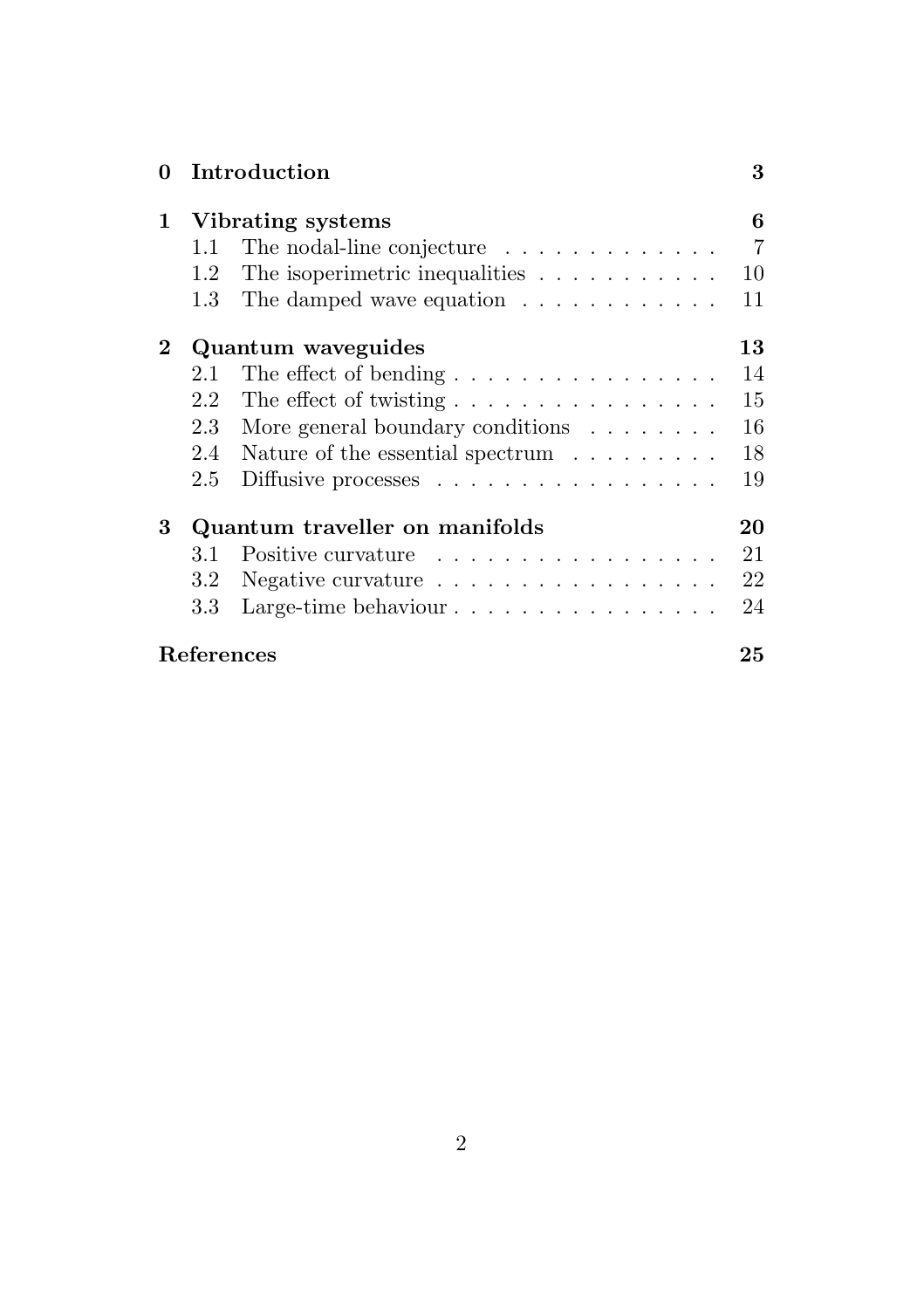## 0 Introduction

The study of relations between geometry and spectral analysis constitutes an important domain of mathematical physics. Already from a purely mathematical point of view, it is interesting to understand the influence of the shape or metric of a manifold and the type of boundary conditions to the spectra of associated differential operators; and vice versa, one can try to characterize intrinsic properties of a manifold from given spectral data. The physical interest comes from the fact that many systems in Nature are described by partial differential equations, and the latter are often studied by means of a spectral analysis of the corresponding differential operators.

Moreover, eigenvalues and eigenfunctions of the spectral problems usually have direct physical interpretations, and estimating these less accessible quantities on the basis of more accessible geometrical data may already be of a practical interest for the engineer or the physicist.

A typical example is the spectral problem for the Laplace operator in a Euclidean domain. This is a usual model for stationary states of a vibrating object in acoustics and of certain waves in electromagnetism (the Helmholtz equation), or for bound states of a quantum particle constrained to a nanostructure in quantum physics (the stationary Schrödinger equation). It is also related to the stochastic motion of a Brownian particle (the simplest version of the Fokker-Planck equation) and to other diffusive processes. However, apart from very simple symmetric situations where one can employ a separation of variables, no explicit formulae for solutions are available. But the geometry of real systems can be rather complicated, and it is necessary to develop alternative methods of spectral theory in order to provide rigorous information about the spectrum.

The goal of the present thesis is to contribute to this vast area of mathematical physics by analysing the interplay between the geometry and spectrum in the following problems, coming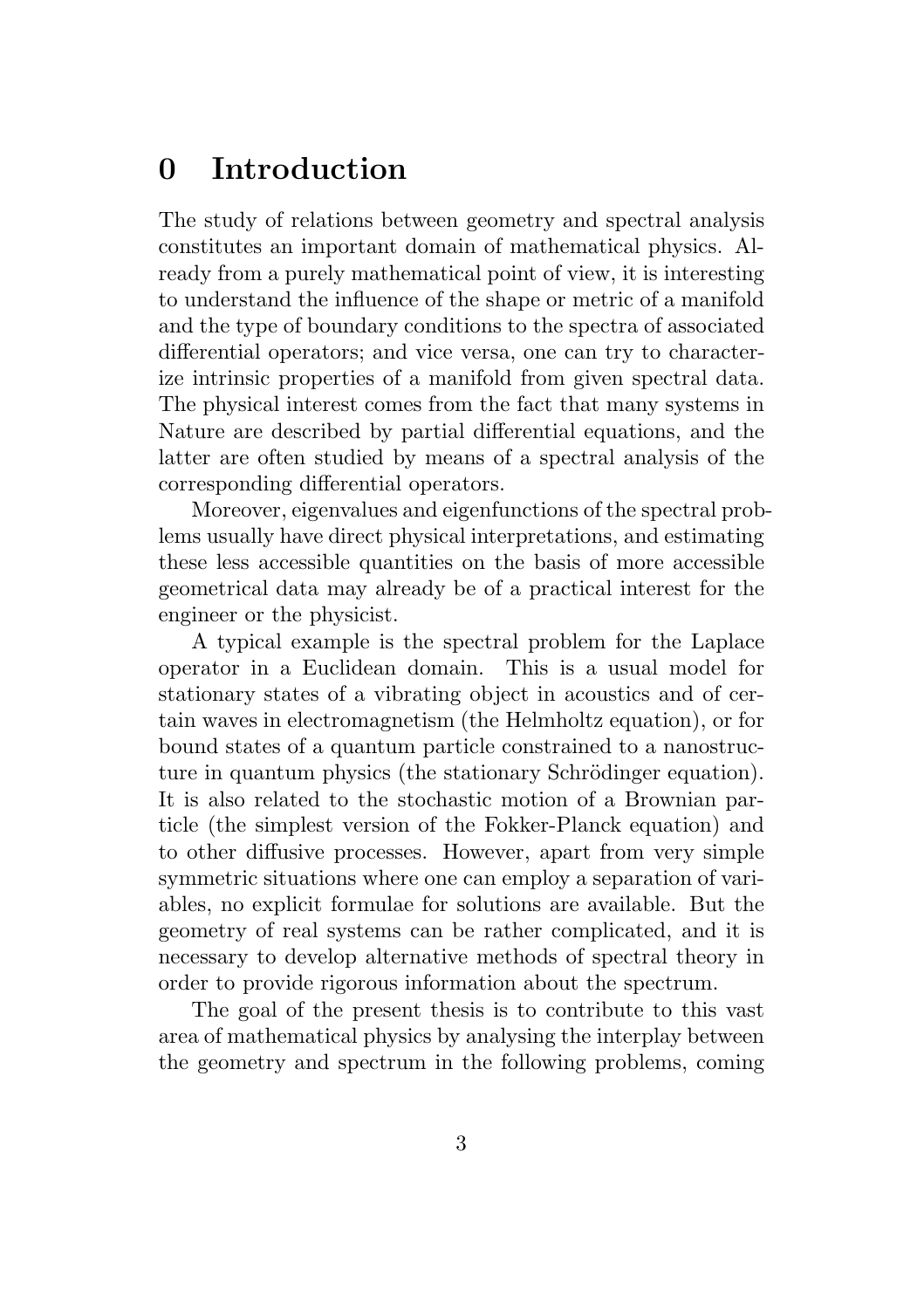both from classical as well as modern physics:

- 1. vibrating systems and the nodal-line conjecture,
- 2. twisting versus bending in waveguide-like structures,
- 3. quantum mechanics on curved manifolds.

ad 1. Historically, probably the first study of spectral-geometric relationship can be associated with the work of Lord Rayleigh on vibrating systems from the second half of the 19th century. His textbook, The Theory of Sound [32], is still referred to by acoustic engineers today and has led to a number of interesting mathematical conjectures, some of them being solved much later or still open. An example of the latter is the famous conjecture of L. E. Payne's from 1967 [30], which states that the nodal line of any second eigenfunction of the Dirichlet Laplacian in an arbitrary planar domain touches the boundary.

Our contribution to this problem is both positive and negative. First, in [FK3], we show that the nodal-line conjecture actually does not hold for unbounded domains. Second, in [FK4], we establish the validity of the conjecture for thin curved tubes (of arbitrary cross-section and in any dimension). It is for the first time when the conjecture has been proved for non-convex domains without any symmetry conditions.

In addition to the aforementioned analysis of nodal set of eigenfunctions, we obtain new isoperimetric-type estimates for low-lying eigenvalues of the Dirichlet Laplacian in star-shaped domains [FK5] and study the instability of solutions to the damped wave equation in possibly unbounded domains [FK1].

ad 2. Waveguide is a physical device (usually of tubular shape) that exhibits propagating states: electromagnetic or acoustic waves in the context of classical physics, or scattering states in quantum mechanics. Mathematically, one deals with the socalled quasi-cylindrical domains, for which the spectral analysis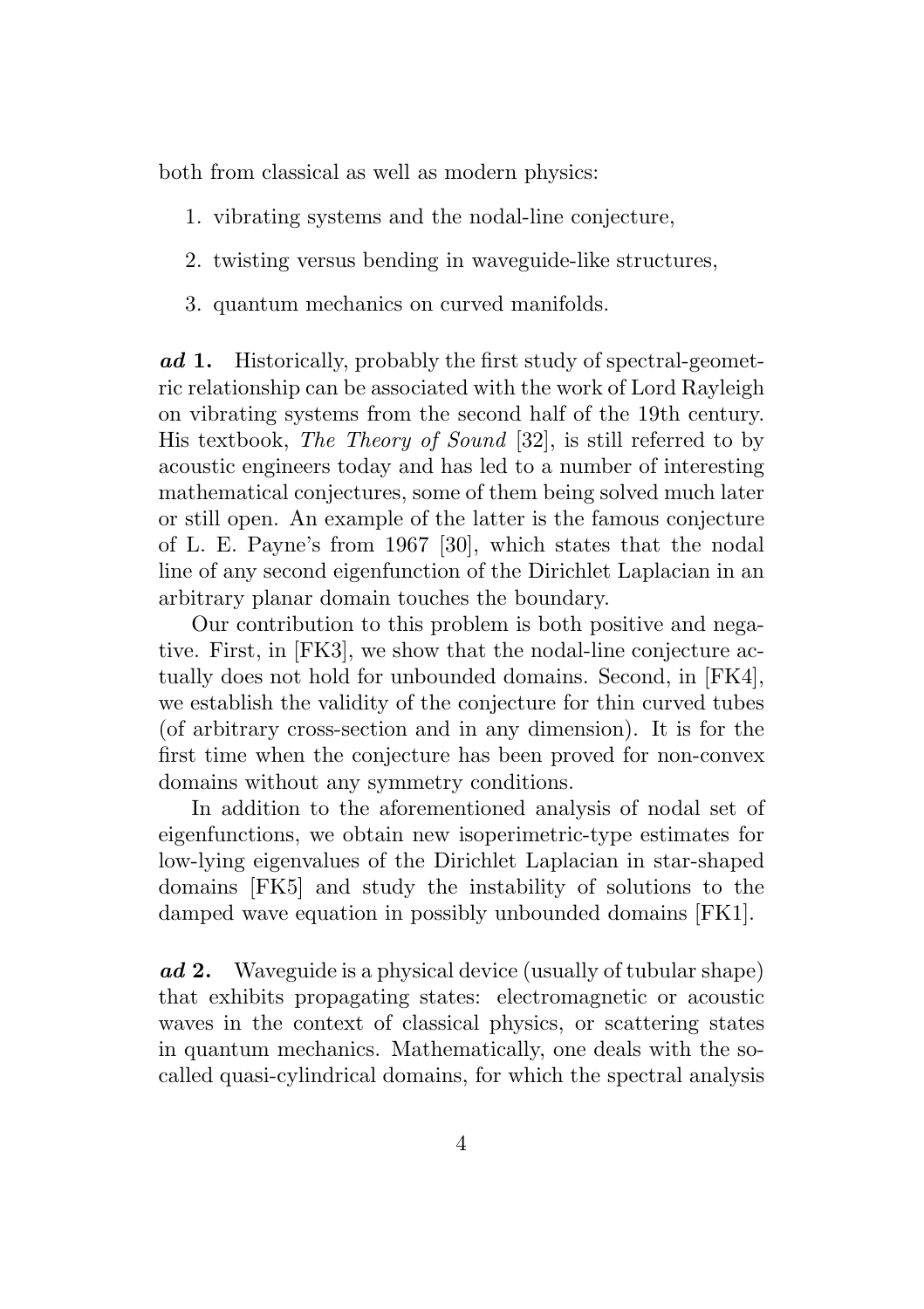is most difficult because of the presence of both eigenvalues and continuous spectrum. Here the interest in the interplay between the geometry and spectrum for such systems is mainly due to the advent of nanotechnology in the second half of the 20th century. Modern experimental techniques make it possible to fabricate tiny semiconductor structures (often called nanostructures) of various shapes devised and reproducible in the laboratory and yet small enough to exhibit quantum effects, some of them being of purely geometric origin.

Probably the most beautiful phenomenon is the existence of curvature-induced bound states in quantum waveguides, mathematically first described by P. Exner and P. Šeba in  $1989$  [13]. This paper initiated extensive theoretical studies of waveguidelike objects in quantum mechanics and the research field is still active today, partly because of the advent of new structures such as carbon nanotubes and graphenes. Our contribution to the study of the effect of bending in waveguides consists mainly in generalizing the results to higher dimensions [CDFK] and to more general boundary conditions [KK1, FK2, K3] and in applying new mathematical methods in the analysis of scattering states [KT].

However, a genuine breakthrough in the theory is represented by our paper [EKK], in which we observe that the geometric deformation of twisting leads to a completely opposite effect in quantum waveguides, mathematically described by the existence of Hardy-type inequalities. Surprisingly, the effect of twisting has been overlooked for almost two decades. We also prove a variant of our original result in a different geometrical setting [KK2] and apply the Hardy-type inequalities to diffusive processes [KZ1, KZ2].

ad 3. The ambient manifold of a quantum waveguide is usually identified with the flat Euclidean space. This restriction is obviously due to the semiconductor-physics motivation, however, at least from the mathematical point of view, one may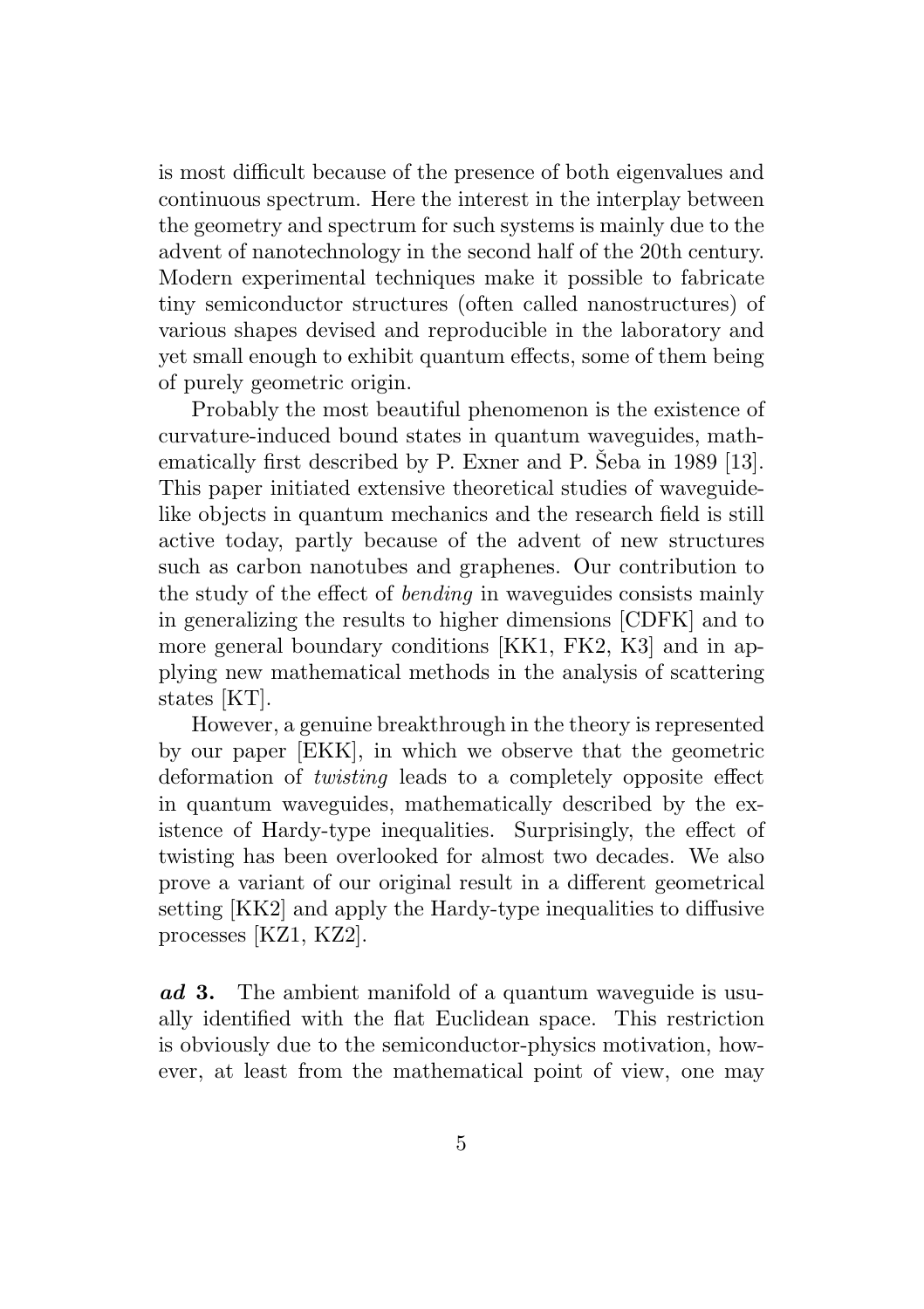be interested equally in the situations when it is a general Riemannian manifold. Moreover, this more general setting leads to an interesting conceptual question: Which geometry is better to travel in? Or, more precisely, what is the effect of ambient curvature on quantum transport?

We have analysed the problem in the simplest non-trivial case when the ambient space of the quantum traveller is a tubular neighbourhood of an infinite curve in a two-dimensional (abstract) Riemannian manifold. Our principal results can be roughly summarized as follows: positive curvature hurts the transport [K1], while negative curvature improves it [K2]. Mathematically, the former follows as a consequence of the existence of discrete eigenvalues for the Laplace-Beltrami operator, while the latter is based on Hardy-type inequalities. The results have important consequences for the large time behaviour of the Brownian motion [KK3].

The rest of this thesis syllabus consists in a more detailed description of the aforementioned achievements.

## 1 Vibrating systems

The simplest mathematical model for a vibrating membrane with fixed edge is the wave equation

$$
\partial_t^2 u - \Delta_x u = 0 \tag{1}
$$

in a planar domain  $\Omega$ , subject to the Dirichlet boundary condition  $u = 0$  on  $\partial\Omega$ . The eigenfunctions  $u_n$  and eigenvalues  $\lambda_n$  of the associated spectral problem

$$
\begin{cases}\n-\Delta u = \lambda u & \text{in } \Omega, \\
u = 0 & \text{on } \partial\Omega,\n\end{cases}
$$
\n(2)

are modes and squared frequencies of vibrations, respectively. The zero set of an eigenfunction corresponds to stationary points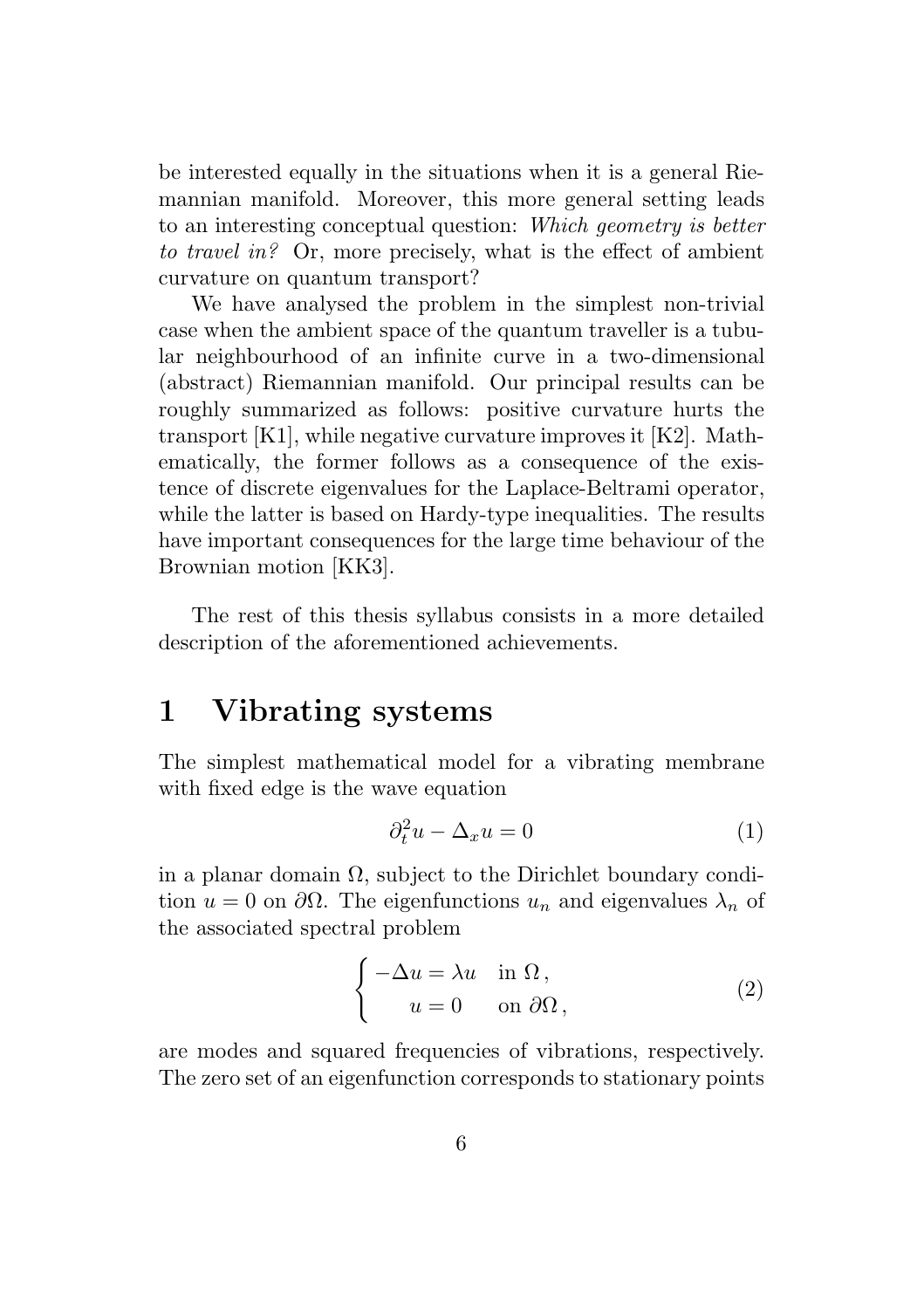of the membrane vibrated in a resonant frequency; it is a curve known as the nodal line that forms peculiar shapes (also known as Chladni's patterns): various crossing curves or closed loops.

### 1.1 The nodal-line conjecture [FK3], [FK4]

It turns out that the shape of the nodal line is related to acoustic properties of the membrane. In particular, it is important to know whether the nodal line of the second eigenfunction  $u_2$ can form a closed loop or not. In this context, the famous conjecture of L. E. Payne's from 1967 [30] states that the nodal line of any second eigenfunction of the Dirichlet Laplacian in an arbitrary bounded two-dimensional Euclidean domain touches the boundary.

So far, it has been shown that the conjecture holds for convex domains [27, 24, 19] and there exist counterexamples with multiply connected domains [21]. Nevertheless, it is still an open question whether the conjecture holds for simply connected domains. Let us also mention that the study of nodal sets of eigenfunctions may of course be extended in a natural way to higher dimensions [25, 14, 26] and manifolds [10, 4, 33, 16].

The positive result [FK4]. In the joint work [FK4] with P. Freitas, we establish the validity of the conjecture in sufficiently thin curved (and therefore non-convex) tubes  $\Omega$  about curves in Euclidean spaces of arbitrary dimension. We allow for the tube to have an arbitrary cross-section (rotated appropriately with respect to the Frenet frame of the reference curve), and thus we do not exclude the case of multiply connected domains either.

This result may be extended to higher eigenfunctions and we actually show that, given a natural number N greater than or equal to two, for any  $2 \leq n \leq N$  the nodal set of the *n*-th eigenfunction  $u_n$  divides the tube  $\Omega$  into precisely n subdomains, and the closure of each of these subdomains has a non-empty inter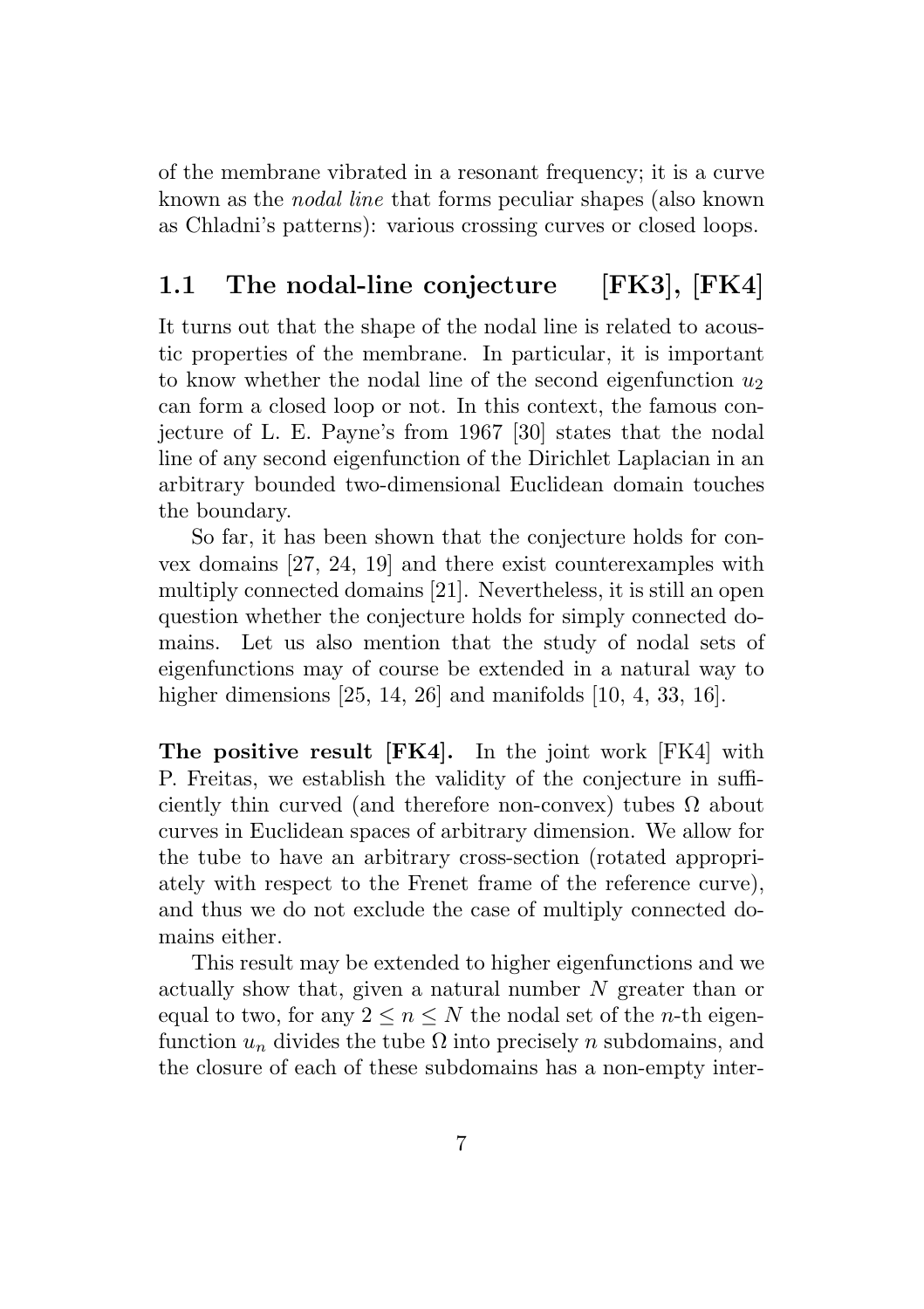section with  $\partial\Omega$ , provided that the diameter of the cross-section of  $\Omega$  is sufficiently small. Moreover, we locate the nodal set near the zeros of the solution of an ordinary differential equation which is associated to the tube in a natural way, via the geometry of the reference curve.

In addition to the fact that we support the validity of the conjecture by a large class of not-previously-considered domains, also our methodological approach to the problem is new. Indeed, our results are based on a resolvent-type convergence of the Dirichlet Laplacian in the tube  $\Omega$  to a Schrödinger operator on the reference curve. The technical problems due to the fact that we actually deal with a highly singular perturbation (the operators act on Hilbert spaces of different dimensions and the spectrum of the Dirichlet Laplacian explodes in the limit) are overcome by an appropriate identification of the Hilbert spaces and a suitable renormalization of the Laplacian. Finally, we also need to apply methods known from elliptic regularity theory in a scale of Sobolev spaces and to use the maximum principle in a refined way.

In the end of our paper [FK4], we extend the results to the Laplace-Beltrami operator in tubular neighbourhoods of curves on two-dimensional Riemannian manifolds.

The negative result [FK3]. In the other joint paper [FK3] with P. Freitas, we show that the restriction to bounded domains in the nodal-line conjecture is crucial. Indeed, if one does not require the domain to be bounded, then the nodal line need not touch the boundary even under the same assumptions that have been previously used in the bounded case to prove the conjecture. More precisely, we prove that there exists a simply-connected unbounded planar domain  $\Omega$  which is convex and symmetric with respect to two orthogonal directions, and for which the nodal line of a second eigenfunction does not touch the boundary  $\partial\Omega$ . This domain can be chosen as one of the following two types (see Figure 1):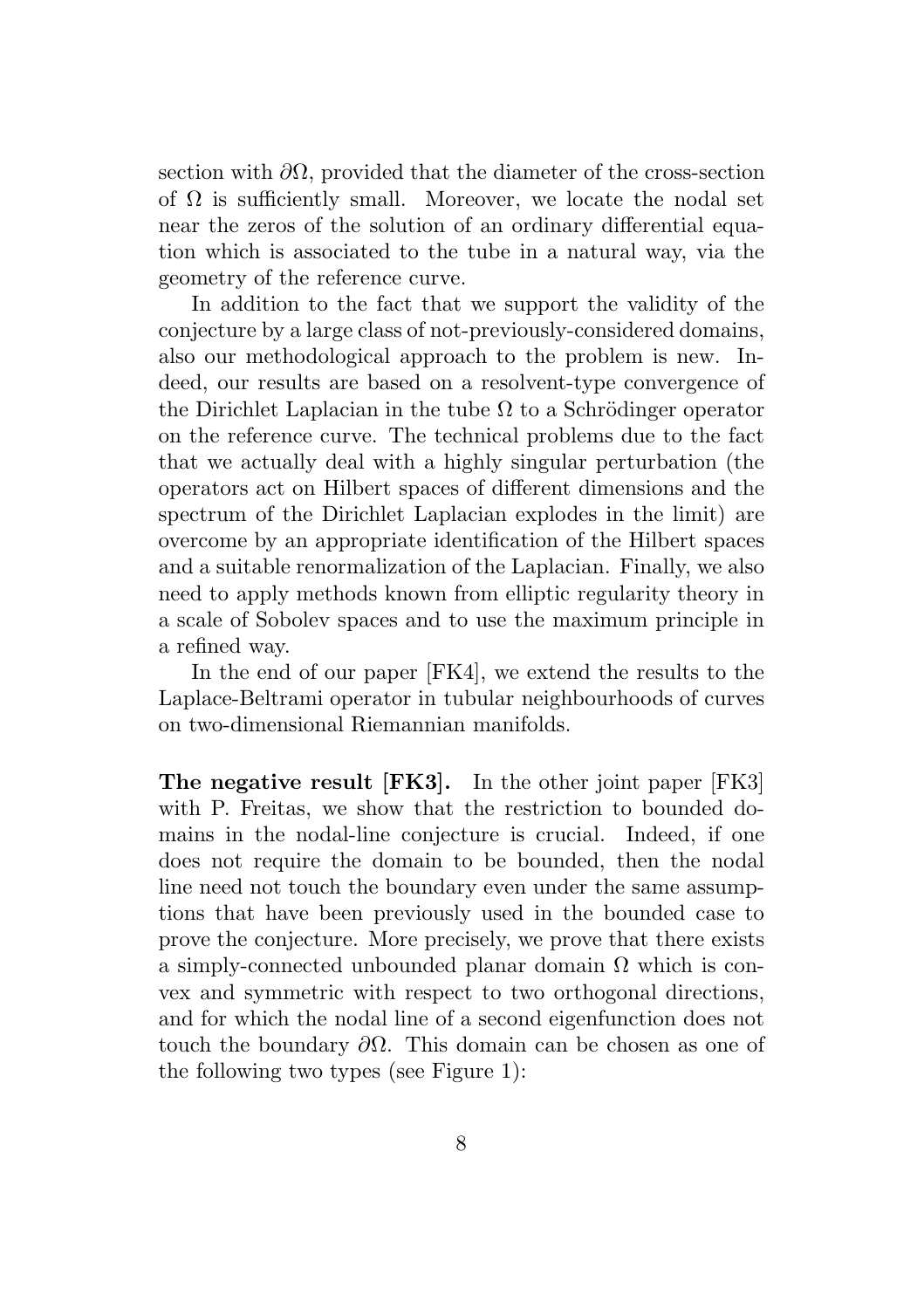- (i) the distance between the nodal line of a second eigenfunction and the boundary  $\partial\Omega$  is bounded away from zero, but the spectrum of the Dirichlet Laplacian is not purely discrete;
- (ii) the spectrum consists only of discrete eigenvalues, but the infimum of the distance between a point on the nodal line of a second eigenfunction and the boundary  $\partial\Omega$  is zero.



Figure 1: Typical domains for which the nodal line of the second eigenfunction does not touch the boundary.

The idea behind both examples is to start from a bounded convex domain  $\Omega_0$  which is invariant under reflections through two orthogonal lines r and  $r^{\perp}$ , and which we will assume to be sufficiently long in the direction  $r^{\perp}$ , such that its second eigenvalue is simple and any corresponding eigenfunction is antisymmetric with respect to  $r$ . In fact, its second nodal line will be given by the closure of  $\Omega_0 \cap r$ . We then append two sufficiently thin semi-infinite strips to  $\Omega_0$  in neighbourhoods of the points where its second nodal line touches the boundary, in such a way that the nodal line coincides with the axis  $r$  and thus stays within these strips without touching the boundary.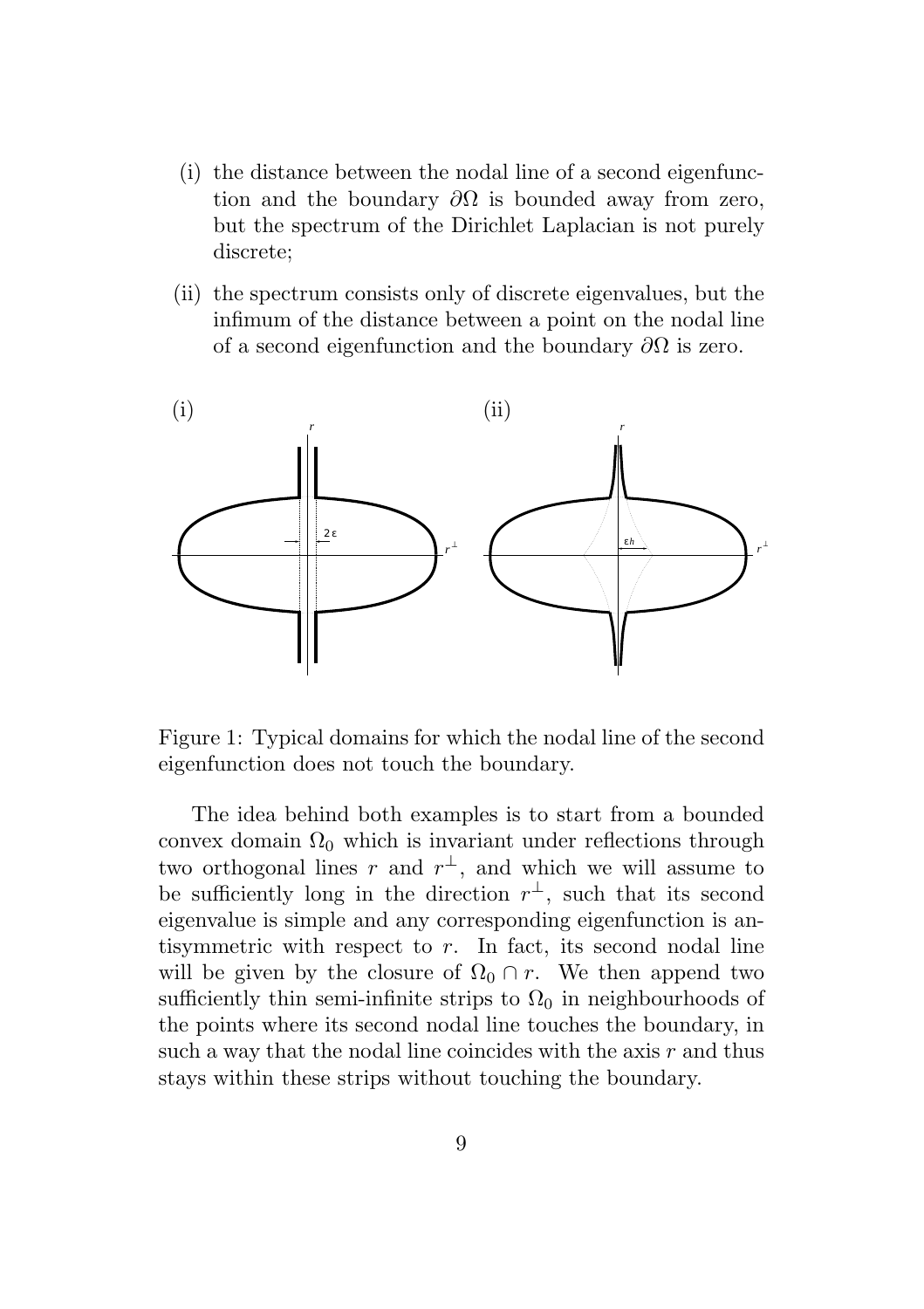In order to establish case (i), we consider domains which are asymptotically cylindrical. This means that there also exists essential spectrum, and so it is necessary to prove that the domain does indeed possess a second discrete eigenvalue in this case. In order for condition (ii) to be satisfied, we consider domains which are asymptotically narrow and thus, although the nodal line does not touch the boundary, it does get asymptotically close to it.

It should be stressed that while the nodal line in both our examples does not touch the boundary, it is not closed.

#### 1.2 The isoperimetric inequalities [FK5]

Among all drums of given area, the circular drum is the one which produces the deepest bass note. This is a musical interpretation of the famous Faber-Krahn inequality (conjectured already by Lord Rayleigh in 1877 [32] but proved almost thirty years later, simultaneously and independently by G. Faber and E. Krahn). Mathematically, in any dimension,

$$
\lambda_1(\Omega) \ge \lambda_1(B),\tag{3}
$$

where  $\lambda_1(\Omega)$  is the first eigenvalue of the Dirichlet Laplacian in a bounded domain  $\Omega$  and  $B$  is the ball having the same volume as  $\Omega$ . Modulus a set of zero capacity, equality in (3) is attained if and only if  $\Omega$  is the ball B and it is thus of interest to understand how strong this connection is. In particular, if the domain  $\Omega$  is far away from B, must its first Dirichlet eigenvalue be much larger than that of the ball?

This particular question was given a positive answer respectively in [20] and [28, 2, 17], where the measure of deviation of the domain from the ball which was used was based respectively on the support function of the domain and the Fraenkel asymmetry (*i.e.* Hausdorff distance if  $\Omega$  is convex).

In the joint paper [FK5] with P. Freitas, we consider the issue of whether having a large first Dirichlet eigenvalue implies being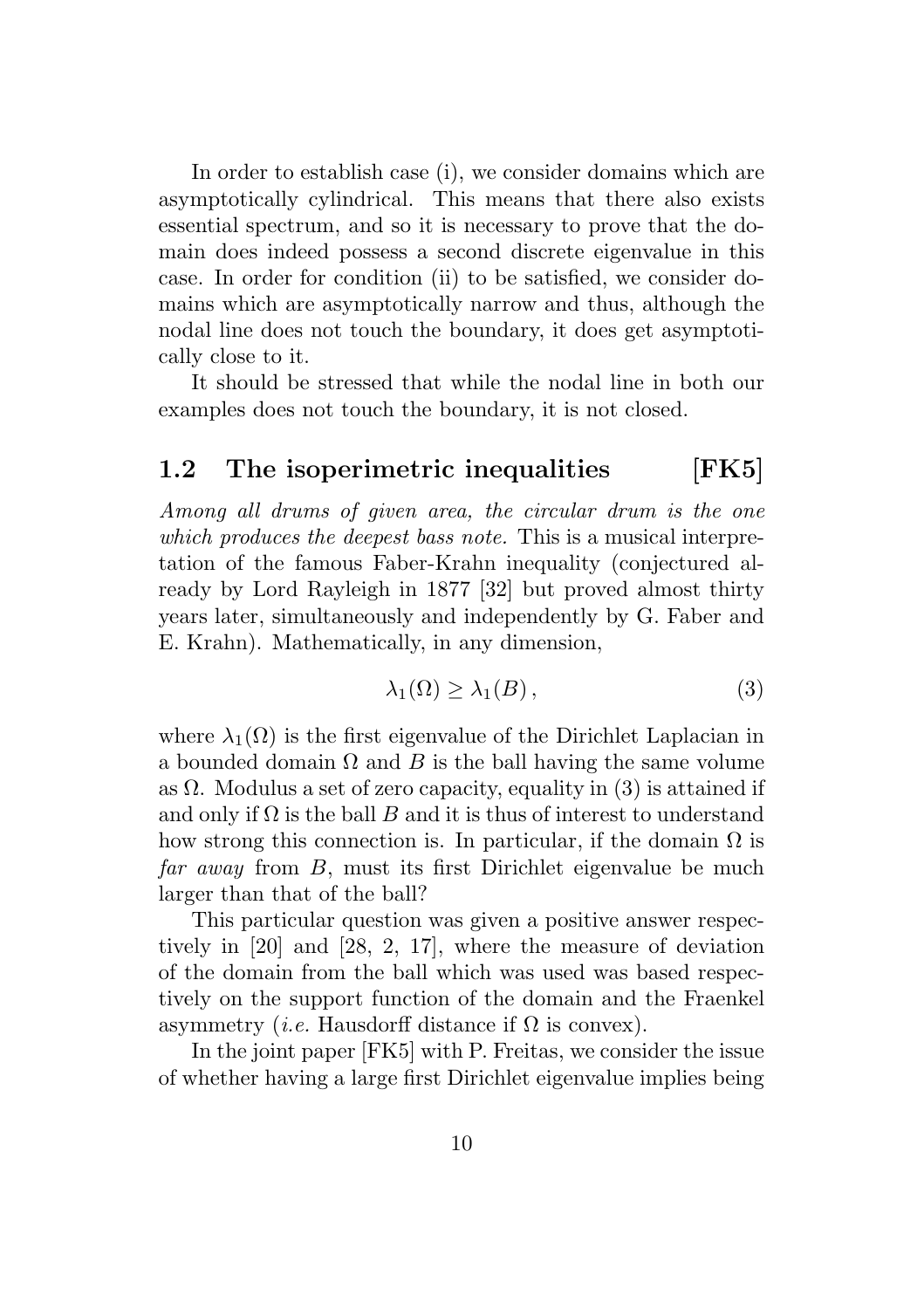away from the corresponding ball. The main result of this paper in this direction is the following estimate using the isoperimetric constant as a measure of deviation of convex  $\Omega$  from B:

$$
\frac{|\partial\Omega|}{|\Omega|^{1-1/d}} \ge \frac{|\partial B|}{|B|^{1-1/d}} \sqrt{\frac{\lambda_1(\Omega)}{\lambda_1(B)}} \frac{\pi}{2\sqrt{\lambda_1(B_1)}},\tag{4}
$$

where  $B_1$  is the d-dimensional ball of unit radius. This bound is, in a sense, optimal for d-dimensional parallelepipeds.

The proof of (4) is based on the (sharp) inequality

$$
\lambda_1(\Omega) \leq \lambda_1(B_1) \frac{|\partial \Omega|}{d \rho_{\Omega} |\Omega|}, \qquad (5)
$$

where  $\rho_{\Omega}$  is the inradius of  $\Omega$ . (5) is in turn a consequence of a stronger upper bound for  $\lambda_1(\Omega)$ , holding in the more general case of star-shaped domains, that we establish by using trial functions with mutually homothetic level sets. The stronger bound depends on the support function of the domain  $\Omega$  in a non-elementary way (therefore we do not present it here) and it is in fact an extension to arbitrary dimensions of an upper bound for  $\lambda_1(\Omega)$  appearing in G. Pólya and G. Szegö's 1951 book [31] in the planar case.

As a by-product, we also obtain sharp upper bounds for the second eigenvalue  $\lambda_2(\Omega)$  and spectral gap  $\lambda_2(\Omega) - \lambda_1(\Omega)$  of convex domains.

### 1.3 The damped wave equation [FK1]

The wave equation (1) is of course an idealization, since it does not take into account dissipation which always exists in real vibrating systems. A more realistic mathematical model is given by the damped wave equation

$$
\partial_t^2 u + a(x)\,\partial_t u - \Delta_x u = 0\,. \tag{6}
$$

Here the positive part of the damping term a corresponds to a dissipation, while negative "damping" models a supply of energy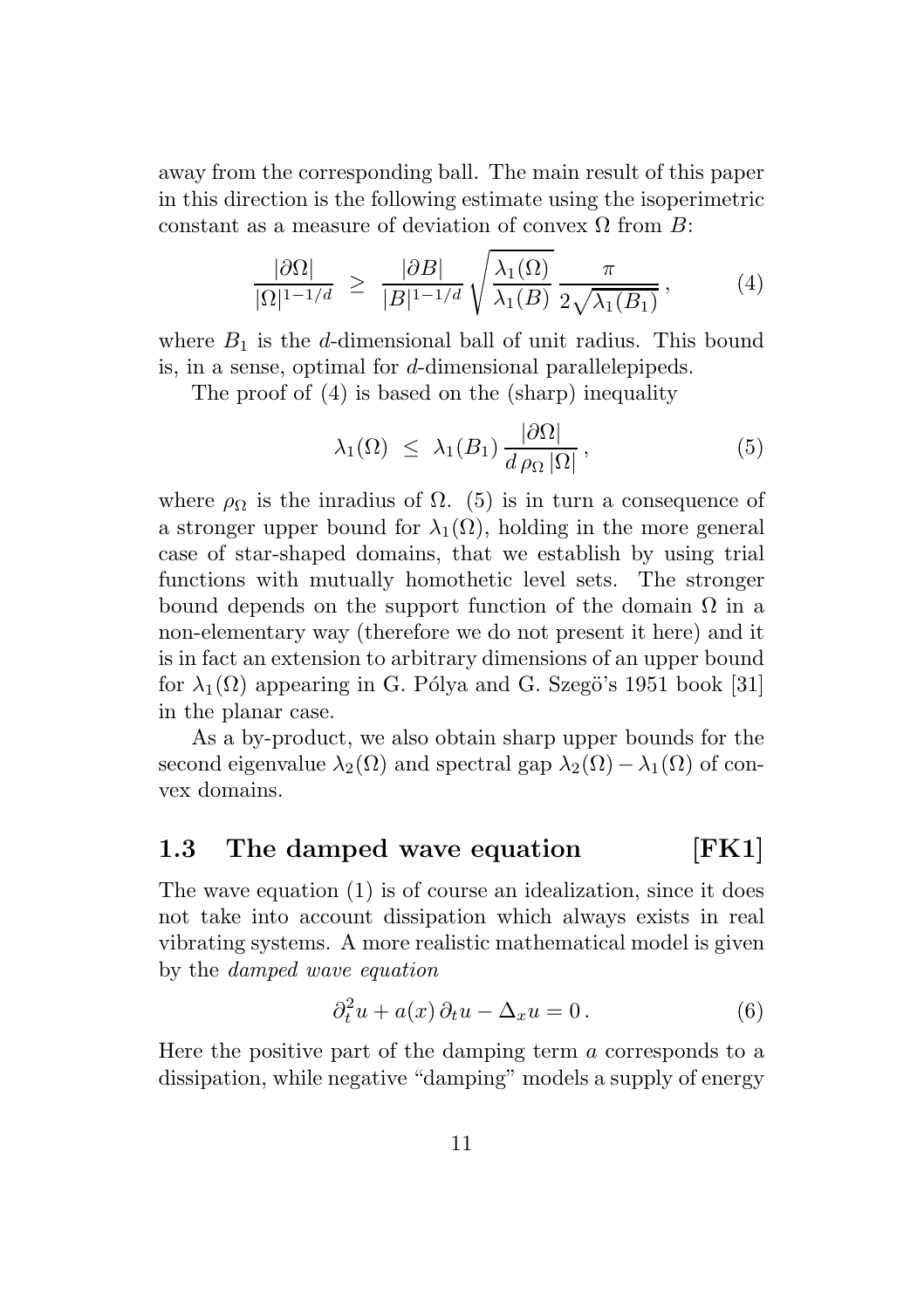into the system. Apart from viscoelasticity, (6) models a variety of evolution processes in other areas of physics: electromagnetism (the telegraph equation), relativistic quantum mechanics, cosmology (the Klein-Gordon equation in a curved spacetime), etc. The indefinite damping also arises after linearizing semilinear damped wave equations around a stationary solution.

In the case where the damping a remains non-negative, the asymptotic behaviour of solutions of (6) is well understood [35]. However, the situation is much less clear in the case of the indefinite damping, precluding the usage of standard energy methods.

In 1991, G. Chen *et al.* [5] conjectured that for bounded intervals and under certain extra conditions on the damping the trivial solution of (6) would remain stable. This was disproved in 1996 by P. Freitas [15], who showed that in the case of bounded domains  $\Omega$  this sign-changing condition is sufficient to cause the existence of unbounded solutions of (6), provided that the supremum norm of the damping is large enough.

Heuristically, this behaviour can be understood from the fact that, when the sign-changing a is replaced by  $\alpha a$  and the parameter  $\alpha$  increases, equation (6) (formally) approaches a backwardforward heat equation. Thus one does expect the appearance of complex eigenvalues  $\mu$  of the associated (operator pencil) spectral problem

$$
\begin{cases}\n-\Delta u + \mu a u = -\mu^2 u & \text{in } \Omega, \\
u = 0 & \text{on } \partial\Omega,\n\end{cases}
$$
\n(7)

on the positive side of the real axis (which then give rise to unbounded solutions). On the other hand, and still at the heuristic level, note that while for bounded domains the result is not unexpected from the point of view of geometric optic rays either, for unbounded domains this is not as clear.

The lack of results for unbounded domains and/or indefinite damping was a motivation for another joint paper [FK1] with P. Freitas, in which we establish the *instability* of solutions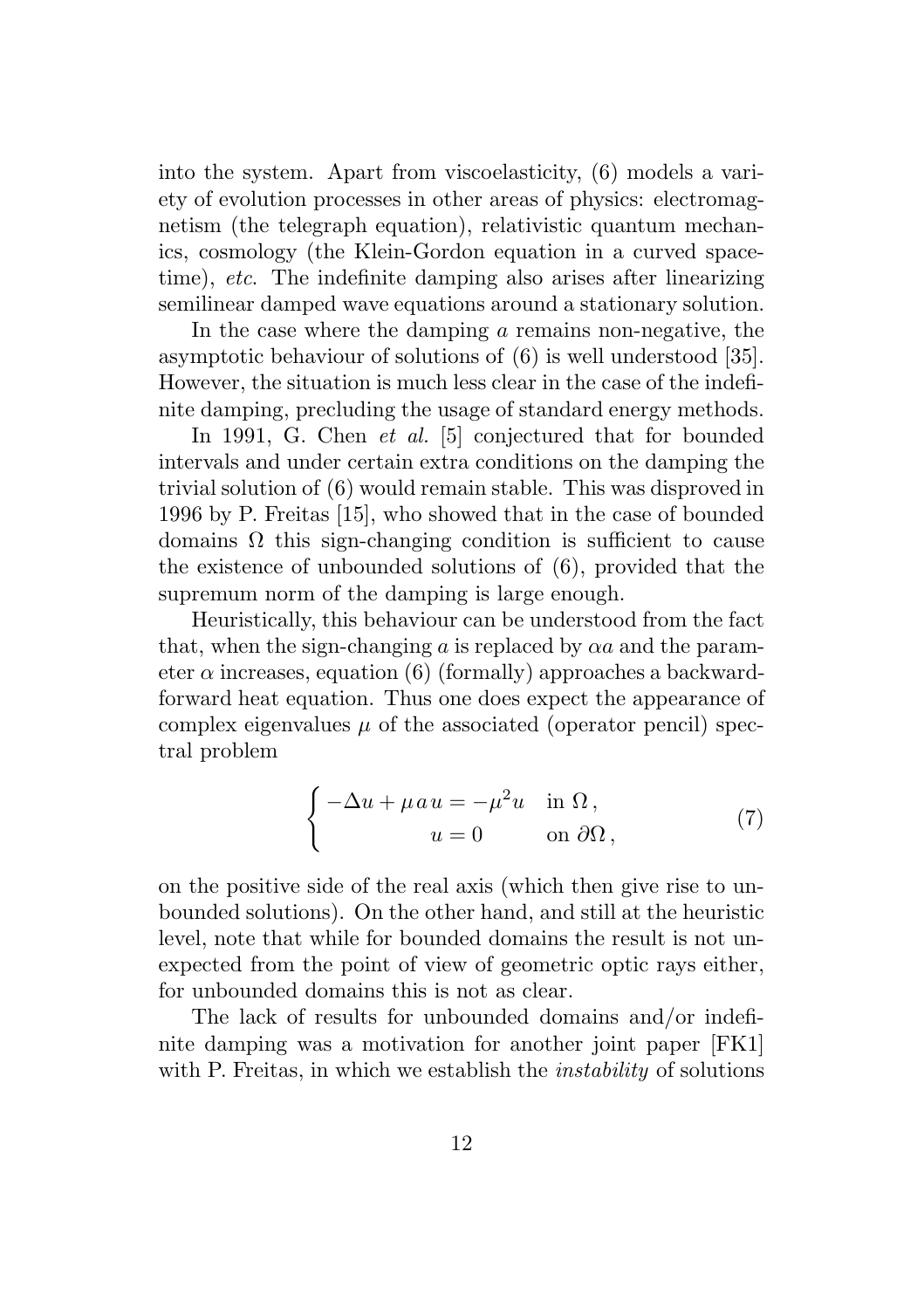to the wave equation with large (non-homogeneous but timeindependent) indefinite damping in (possibly unbounded) domains. Our approach is to reconsider (7) as a spectral problem for a linear albeit non-self-adjoint operator in a Hilbert-space setting and apply some semiclassical-type results for Schrödinger operators in order to establish the existence of spectrum with positive real part

In fact, the main idea behind the results is the same as that used by P. Freitas in [15], however, the generalization is not straightforward because of the presence of essential spectrum for unbounded domains. Moreover, we work under very mild regularity assumptions about the coefficients of a generalized form of (6) and without any restrictions on the geometry of  $\Omega$ .

## 2 Quantum waveguides

The evolution of the wavefunction  $\psi$  of an effectively free quantum particle confined to a nanostructure with hard walls is described by the Schrödinger equation (in suitable units)

$$
i\partial_t \psi = -\Delta_x \psi \tag{8}
$$

in a spatial domain  $\Omega$ , subject to the Dirichlet boundary condition  $\psi = 0$  on  $\partial\Omega$ . The spectral problem associated with (8) formally coincides with (2), however, the interpretation of the spectral quantities is different: the eigenfunctions  $u_n$  represent quantum bound states and the corresponding eigenvalues  $\lambda_n$  are their energies.

For unbounded domains  $\Omega$ , the energy spectrum is not exhausted by eigenvalues, since there is typically also continuous spectrum, which in turn decomposes into absolutely and singularly continuous spectra (the former corresponding to propagating/scattering states and the latter without physical interpretation). This is precisely what happens for quantum waveguides modelled by  $\Omega$  being unbounded tubular neighbourhoods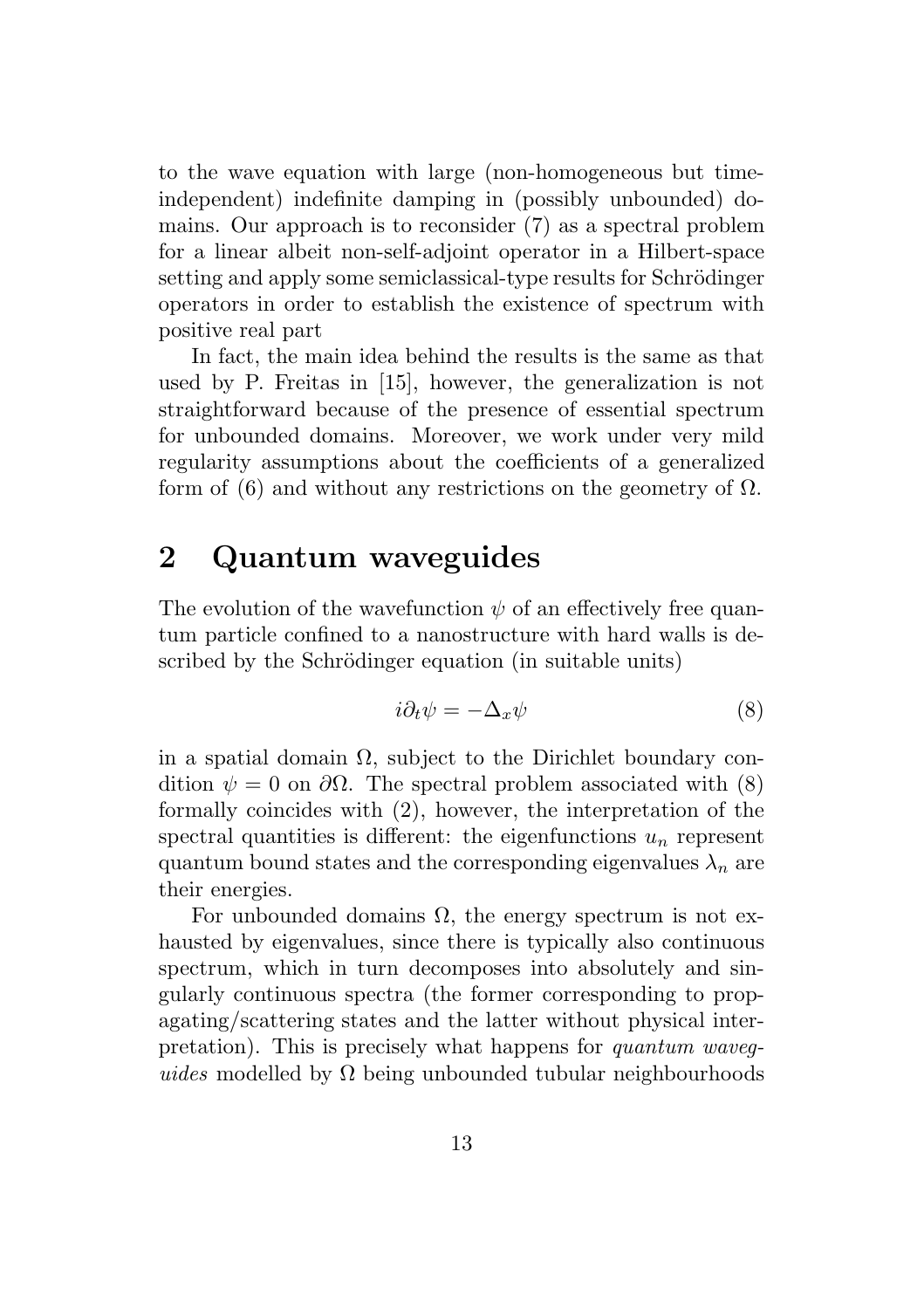of curves in the three-dimensional Euclidean space (see Figure 2).



Figure 2: An example of a waveguide of elliptical cross-section. Twisting and bending are demonstrated on the left and right part of the picture, respectively.

Let us remark that the spectral problem for the Laplacian in tubular domains is relevant in other areas of physics as well (electromagnetic and acoustic waveguides, fluid dynamics, etc).

### 2.1 The effect of bending [CDFK]

It turns out that the energy spectrum is extremely sensitive to geometric deformations of the quantum waveguide. It is probably best demonstrated by an astonishing 1989 result of P. Exner and P. Seba  $[13]$ , who demonstrated the existence of discrete eigenvalues in bent two-dimensional strips. A generalization to three-dimensional tubes with circular cross-section was done in [18, 11]. The result is indeed far from being obvious, because the quantum bound states do not have classical counterparts (more precisely, it is a wave effect).

In the joint work with B. Chenaud, P. Duclos and P. Freitas [CDFK], we ask the question whether the phenomenon of the existence of bound states in bent quantum waveguides continues to exist, first, for higher-dimensional tubes and, second, for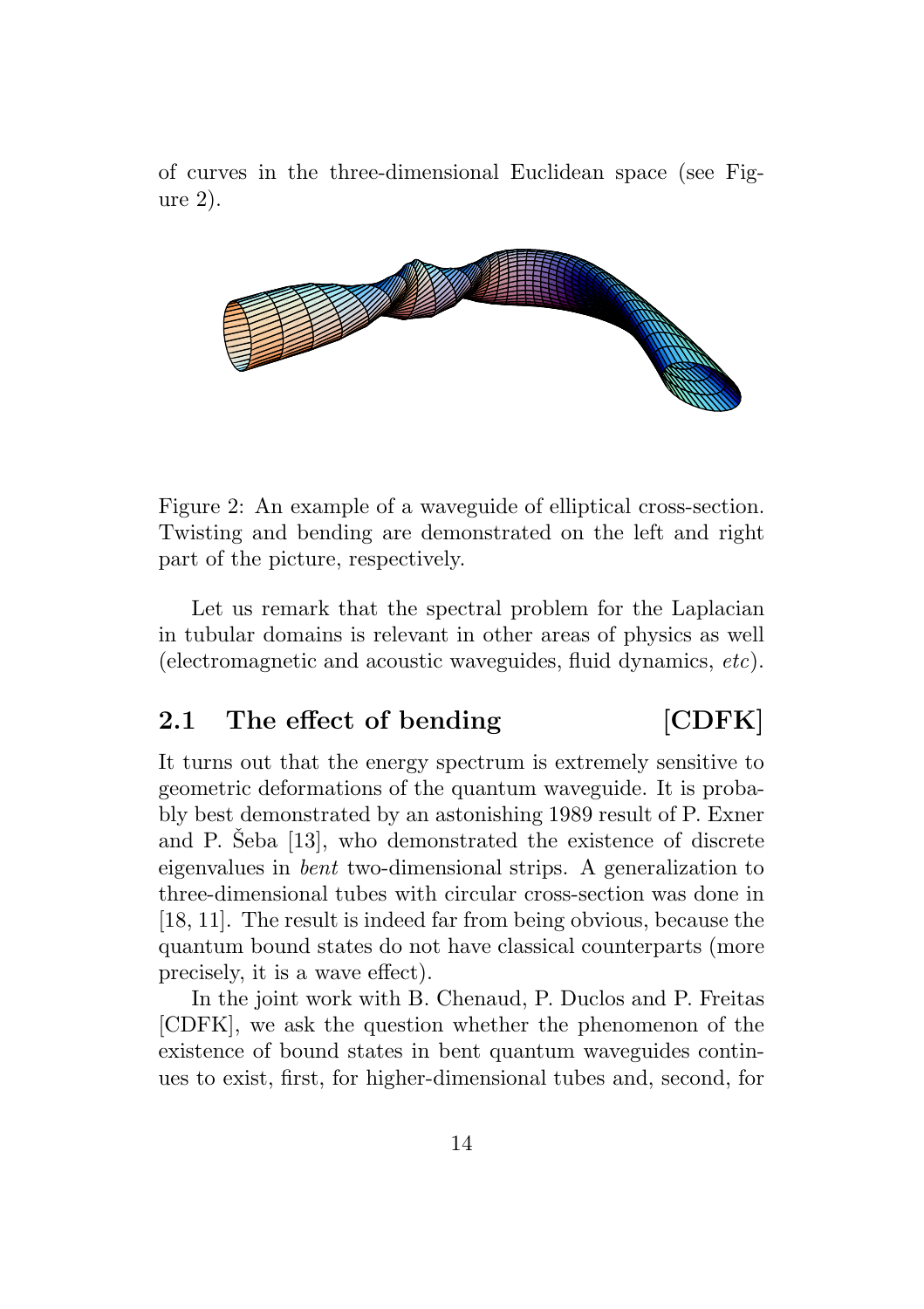tubes of general  $(i.e.$  non-circular) cross-sections. After generalizing the geometric concept of curved waveguides to higher dimensions, we successfully extend the standard variational proof of the existence of discrete spectrum to tubes whose (arbitrary) cross-section is "appropriately" rotated along the reference curve with respect to the Frenet frame. Moreover, we present a new proof of the location of the essential spectrum, which does not require any conditions whatsoever about the derivatives of curvature.

### 2.2 The effect of twisting [EKK, KK2]

The above paper [CDFK], in which we study the effect of bending in quantum waveguides of arbitrary cross-section, does not answer the question what happens with the spectrum (in particular with the discrete eigenvalues) if the cross-section is not appropriately rotated along the reference curve with respect to the Frenet frame, so that the tube is also twisted (see Figure 2). The effect of twisting is more subtle, because the twist itself  $(i.e.$  no bending) does not change the spectrum, and more refined functional-analytic techniques are required to describe it. This is probably the reason why the spectral consequences of twisting in quantum waveguides had not been discovered until our breakthrough contribution [EKK].

In this joint work with T. Ekholm and H. Kovařík [EKK], we actually prove the existence of Hardy-type inequalities in twisted waveguides. More precisely, we show that the functional inequality

$$
\int_{\Omega} |\nabla \psi|^2 - E_1 \int_{\Omega} |\psi|^2 \ge \int_{\Omega} \frac{|\psi(x)|^2}{1 + |x|^2} dx \tag{9}
$$

holds true for all  $\psi$  in the Sobolev space  $H_0^1(\Omega)$  if, and only if, the waveguide is locally twisted (no bending). Here  $E_1$  denotes the threshold of the essential spectrum (coinciding with the first Dirichlet eigenvalue in the cross-section). Consequently, twisting acts as an repulsive interaction and the spectrum of a twisted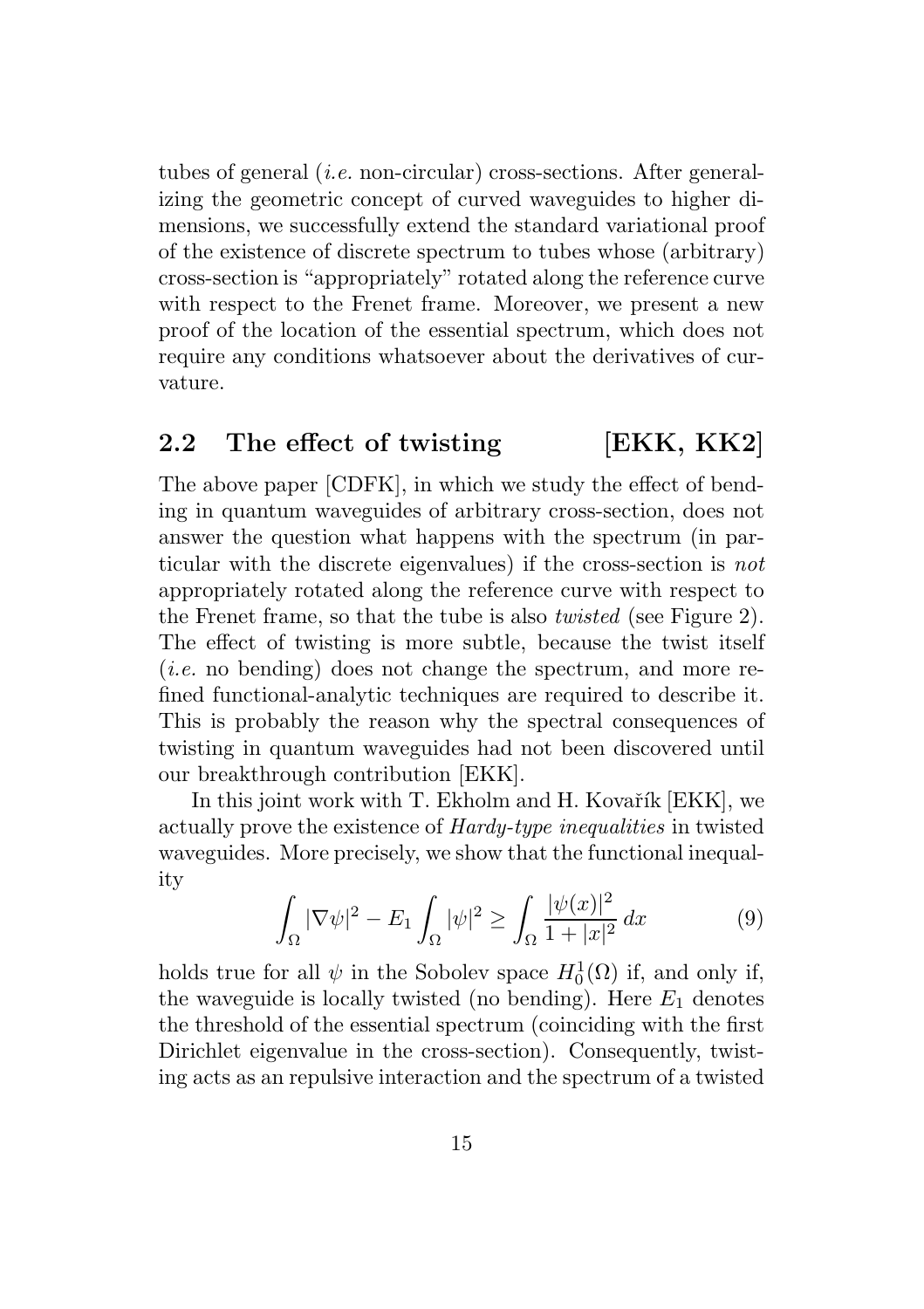waveguide is stable against small (attractive) perturbations.

Furthermore, we employ the inequality (9) in order to show that the spectrum is stable against geometric deformations as well: a simultaneously twisted and mildly bent waveguide does not possess discrete eigenvalues. Putting it somewhat popularly, this result provides a prescription for experimentalists on how to produce bound-state-free waveguide nanostructures.

In the follow-up work with H. Kovařík  $[KK2]$ , we show that the effect of twisting is robust by establishing an analogous Hardy-type inequality in a two-dimensional waveguide twisted via boundary conditions (see Figure 3).

Figure 3: Twisting in a two-dimensional strip introduced via switching Dirichlet (thick lines) to Neumann (thin lines) boundary conditions at one point, and vice versa.

## 2.3 More general boundary conditions [KK1, FK2, K3]

As we have already mentioned, the Dirichlet boundary condition  $\psi = 0$  represents hard-wall boundaries, which are used to model large chemical barrier on the interface between two semiconductor materials. However, it is not the most general condition modelling impenetrable walls of Ω. A more general boundary condition, which ensures that there is no probability current through the boundary  $\partial\Omega$ , is given by Robin-type boundary conditions

$$
\frac{\partial \psi}{\partial n} + \alpha \psi = 0 \qquad \text{on} \qquad \partial \Omega, \qquad (10)
$$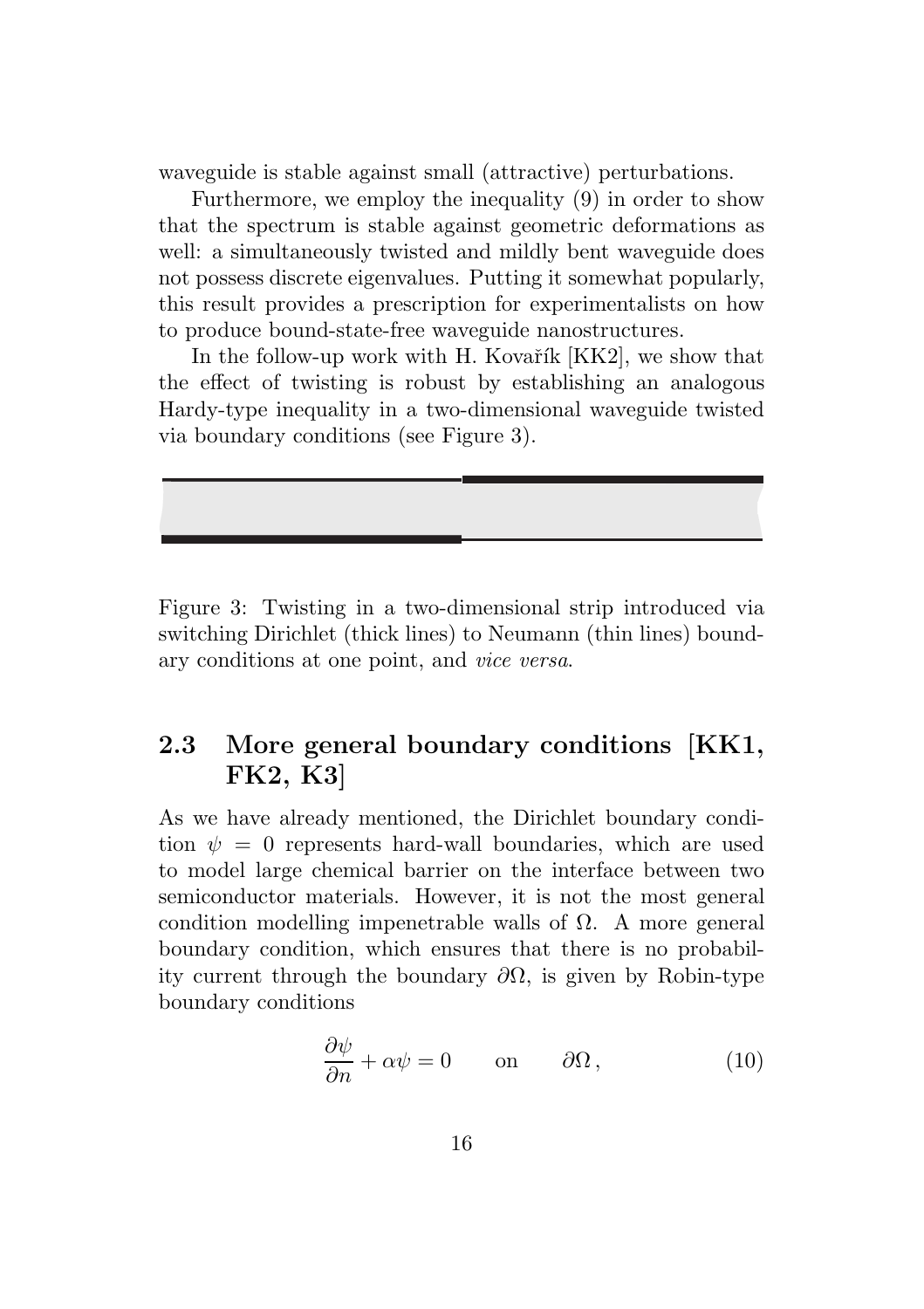where  $\alpha$ :  $\partial\Omega \to \mathbb{R}$  and n denotes the outward unit normal to  $\partial\Omega$ . The extreme cases  $\alpha = 0$  and  $\alpha = +\infty$  correspond to Neumann and Dirichlet boundary conditions, respectively. The other values of  $\alpha$  may in principle be relevant for different types of interface in a solid and it is thus important to understand the interplay between the boundary conditions, geometry and spectral properties.

In the joint work with J. Kr̃i $\tilde{z}$  [KK1], we make a comparative study of the situation of a planar strip with Dirichlet, Neumann and a combination of these boundary conditions. It turns out that the existence of bound state is highly sensitive to the nature of boundary conditions imposed: there is always discrete spectrum in locally curved Dirichlet strips, there is no for Neumann strips and, most interestingly, the existence of bound states in strips with Dirichlet condition on one boundary curve and Neumann on the other depends on the direction to which the strip is bent. The last phenomenon was observed for the first time by J. Dittrich and J. Kříž in 2002 [9]. In addition to an extensive study of the existence and properties of bound states by means of variational methods, we give a new proof of the location of the essential spectrum in quantum waveguides, which does not require any conditions whatsoever about the decay of derivatives of curvature at infinity.

In order to explain the peculiar spectral properties of the strip with a combination of Dirichlet and Neumann boundary conditions (the model of [9]) established in [KK1, 9] by the variational proofs, in the follow-up work [K3], we derive two-term (semiclassical type) asymptotics for the eigenvalues in the limit when the strip width tends to zero.

Finally, in the joint work P. Freitas [FK2], we consider a more general situation when the Neumann boundary condition is replaced by a variable Robin boundary condition. We prove that, for certain  $\alpha$ , the spectral threshold of the associated Laplacian is estimated from below by the lowest eigenvalue of the Laplacian in a Dirichlet-Robin annulus determined by the geometry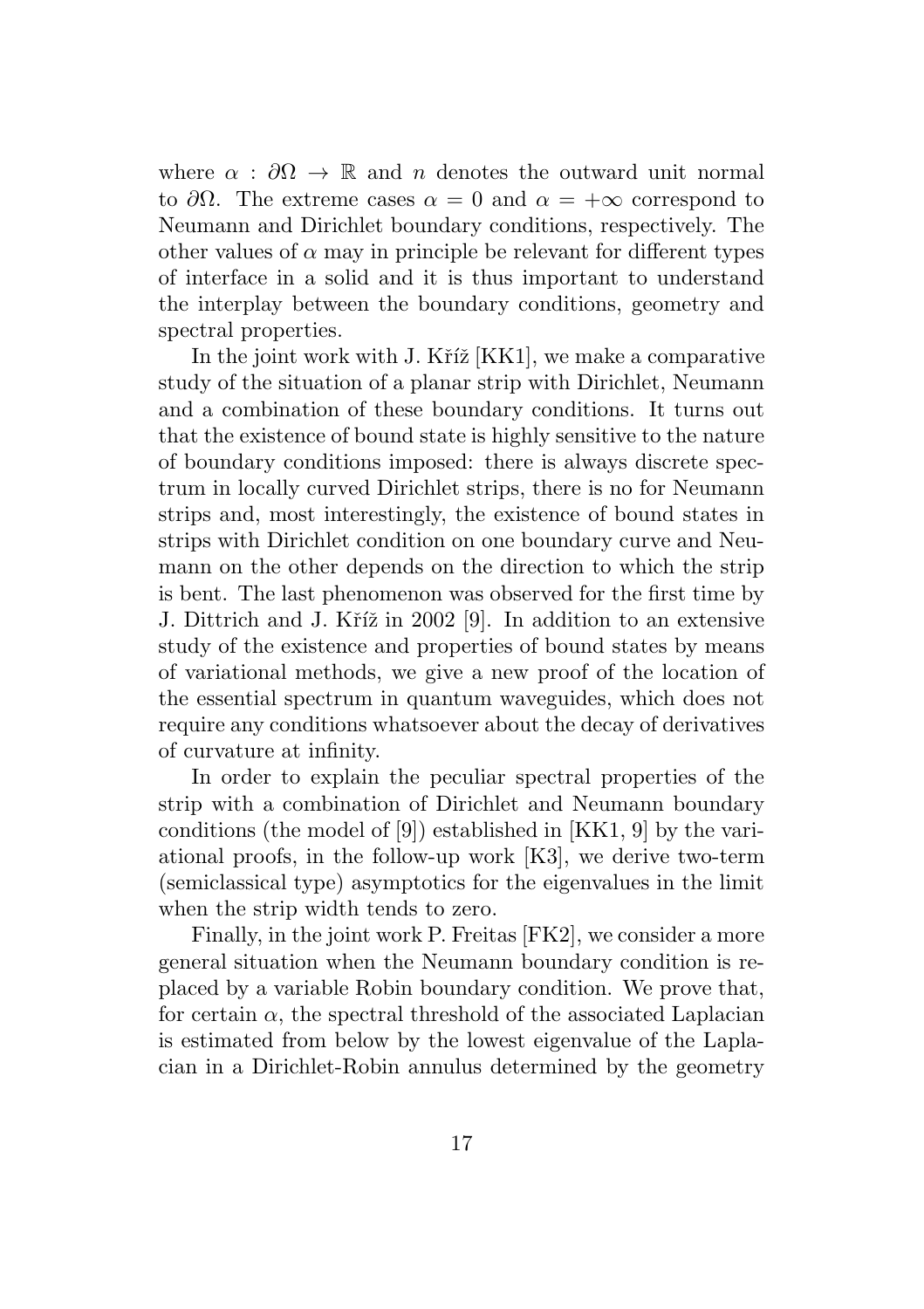of the strip. Moreover, we show that an appropriate combination of the geometric setting and boundary conditions leads to a Hardy-type inequality in the infinite strips. As an application, we derive certain stability of the spectrum for the Laplacian in Dirichlet-Neumann strips along a class of curves of sign-changing curvature, improving in this way an initial result of J. Dittrich and J. Kříž [9].

### 2.4 Nature of the essential spectrum [KT]

In analogy with the spectra of atoms, the energy spectrum of a locally curved quantum waveguide typically consists of the interval  $[E_1, \infty)$  representing the continuous (or, more precisely, essential) spectrum and of a number of discrete eigenvalues below  $E_1$ . In principle, the structure of the essential spectrum can be quite complex: apart from the absolutely continuous part (representing propagating states), there might be embedded eigenvalues (bound states) and also a (physically obscure) singularly continuous spectrum. For scattering theory, it is important to know that the singularly continuous spectrum is not present and to have a control over the embedded eigenvalues.

In the joint work with R. Tiedra de Aldecoa [KT], we make a thorough analysis of the essential spectrum of locally bent but untwisted waveguides of arbitrary cross-section in any dimension. Under suitable assumptions about the decay of curvatures at infinity, we prove that the singularly continuous spectrum is empty and that the set of eigenvalues is closed and countable, with possible accumulation points only at the thresholds given by the discrete set of Dirichlet eigenvalues of the cross-section. A limiting absorption principle follows as a consequence of the results.

In addition to the generalizations to any dimensions and to waveguides of arbitrary cross-section, the results of the paper [KT] provide, in comparison with previous results established in [12] by different methods, alternative sufficient conditions to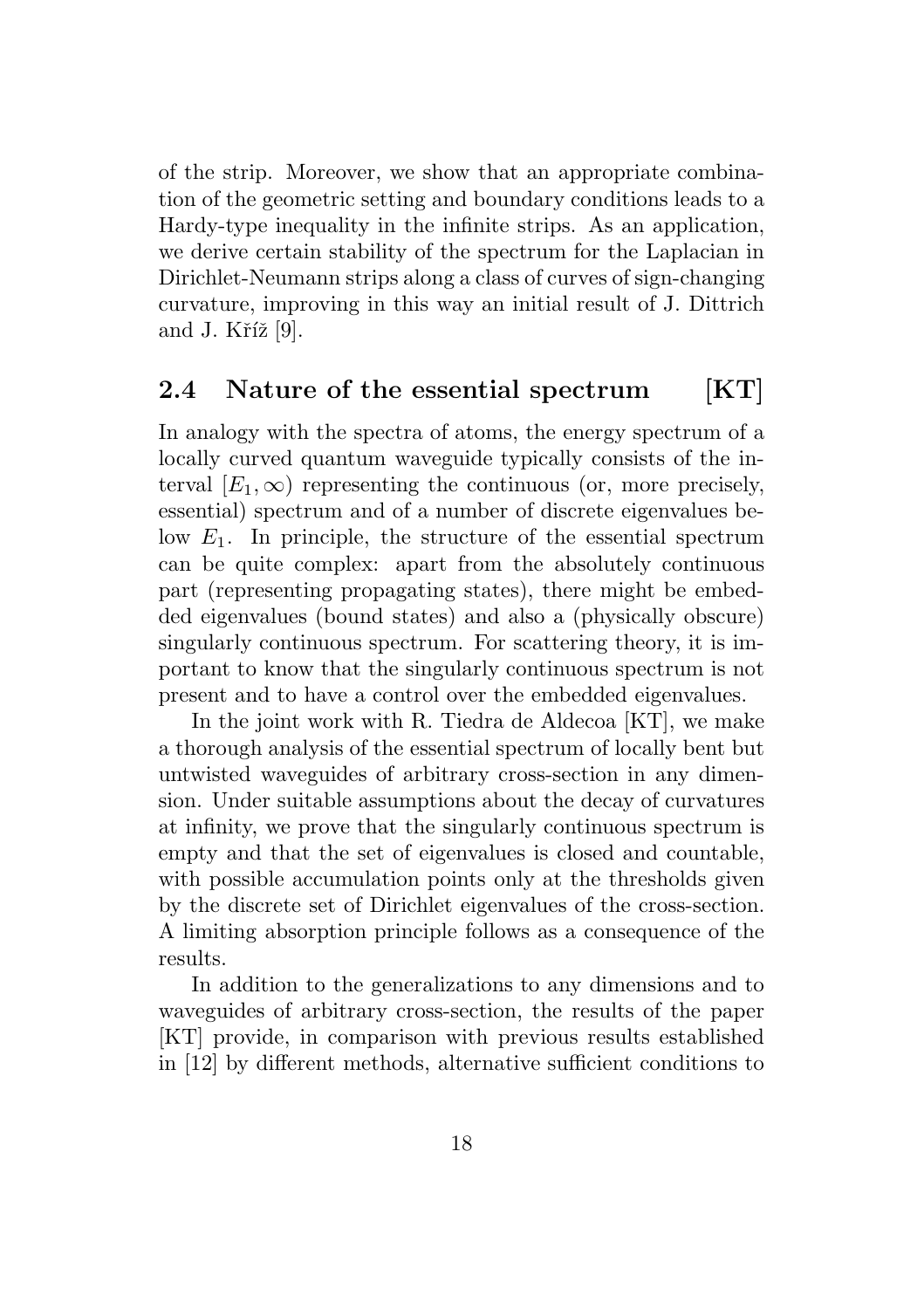ensure the important spectral properties. An analogous analysis of the essential spectrum for twisted but unbent threedimensional tubes was made only recently in [3].

Our analysis is based on Mourre conjugate operator method developed for acoustic multistratified domains in [1, 8]. As a technical preliminary, we carry out a spectral analysis for general Schrödinger-type operators in straight tubes. We also apply the general result to strips embedded in abstract surfaces.

### 2.5 Diffusive processes [KZ1, KZ2]

It is well known that some quantum properties *(e.g.* regularity of bound states, criticality of the Hamiltonian, etc) are better studied by considering the heat semigroup associated with the Hamiltonian instead of the Schrödinger unitary group. In the quantum-waveguide context, this consists in replacing (8) by the heat equation

$$
\partial_t u - \Delta_x u = 0 \tag{11}
$$

(formally obtained by considering imaginary times in (8)). Moreover, (11) models diffusive processes in other areas of physics  $(e.g.$  heat flow, Brownian motion,  $etc$ ).

In the joint work with E. Zuazua [KZ1], we examine the influence of the existence of the Hardy inequality (9) in twisted waveguides on the *large-time behaviour* of the solutions to  $(11)$ . First, we give a new proof of the Hardy inequality, which is more elegant than that presented in [EKK] and holds under less restrictive conditions about the geometry of  $\Omega$ . Second, we establish a new Nash-type inequality, which holds irrespectively of whether the tube is twisted or not. The latter can be used in energy estimates to derive a robust decay estimate for the solutions of (11), optimal for straight (i.e. untwisted) waveguides.

The main objective of the paper [KZ1] is to show that a better decay estimate holds in twisted waveguides, as a consequence of (9). Unfortunately, energy estimates does not seem to be useful and we had to instead apply a refined version of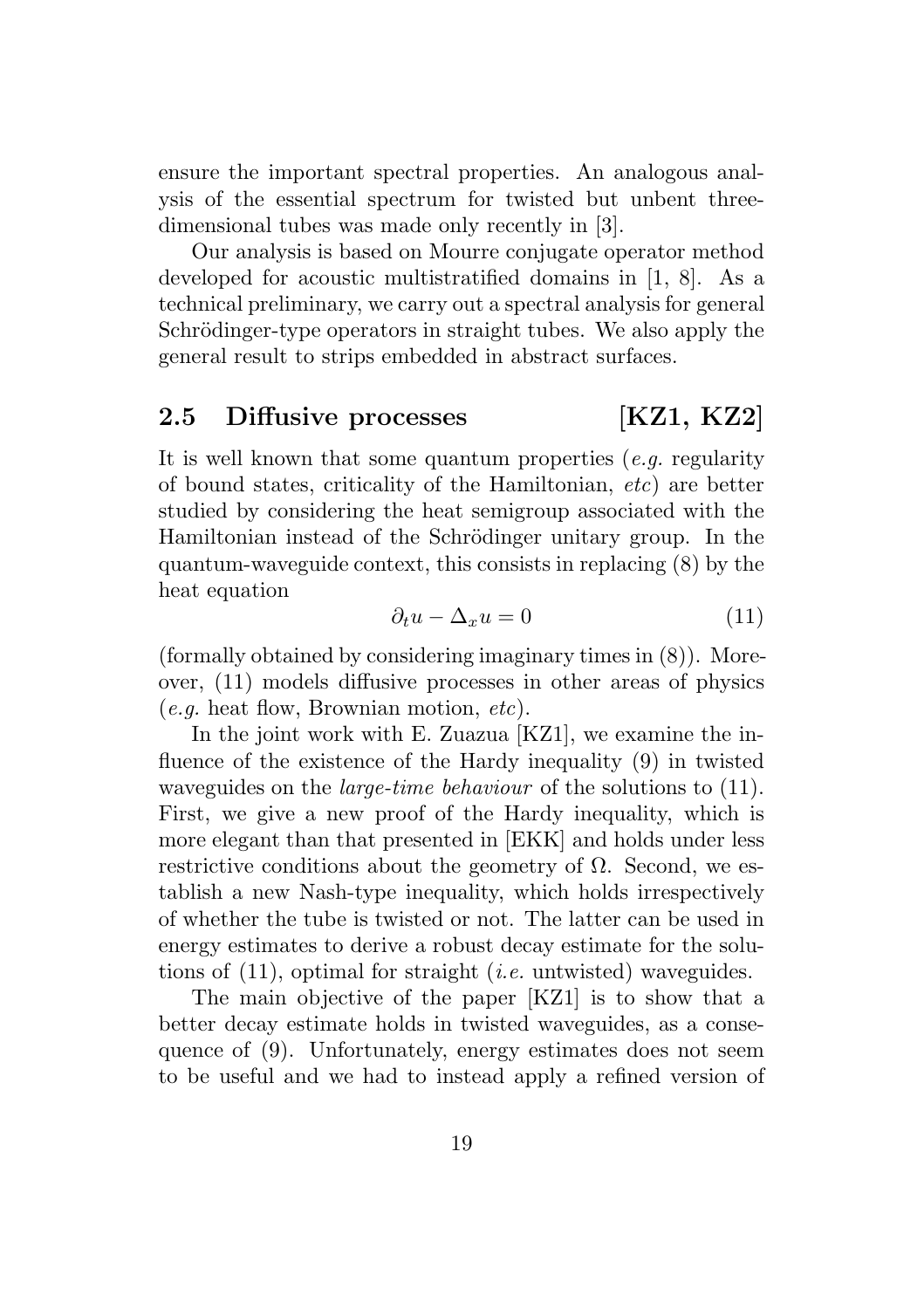the method of self-similar variables together with the theory of weighted Sobolev spaces in order to show that (9) indeed ends up enhancing the decay rate of the solutions. One version of our main results can be stated in terms of the following inequality

$$
||u(t)|| \le C (1+t)^{-1/4 - \gamma} e^{-E_1 t} ||u_0||_w.
$$
 (12)

Here  $u_0$  denotes the initial datum,  $\|\cdot\|_w$  stands for the norm in the weighted space  $L^2(\Omega, w(x) dx)$  with  $w(x) := e^{|x|^2/4}$  and  $C, \gamma$ are constants (independent of u,  $u_0$  and t). Our result says that

 $\gamma$  is (strictly) *positive* if, and only if, the tube  $\Omega$  is twisted

(otherwise necessarily  $\gamma = 0$ , and it is easy to see that for straight tubes the inequality (12) with  $\gamma = 0$  is optimal). The result can be interpreted as that the twisting implies a faster cool-down/death of the medium/Brownian particle in the tube.

In the follow-up work with E. Zuazua [KZ2], we show similar results, by the same techniques, for the two-dimensional waveguide twisted via boundary conditions, for which the existence of Hardy inequality was established in [KK2].

# 3 Quantum traveller on manifolds

The problem of quantization on submanifolds of Riemannian manifolds has attracted a considerable attention from the beginning of quantum mechanics, partly because of the frustrating fact that different approaches lead to different results (see [22] for a concise comparison and [34] for a recent review with many references). Apart from a conceptual importance, the problem is motivated by several specific applications, such as molecular dynamics and physics of nanostructures.

A physically reasonable quantization procedure for the latter can be achieved by imposing a large confining potential in the vicinity of a submanifold of the Euclidean space and by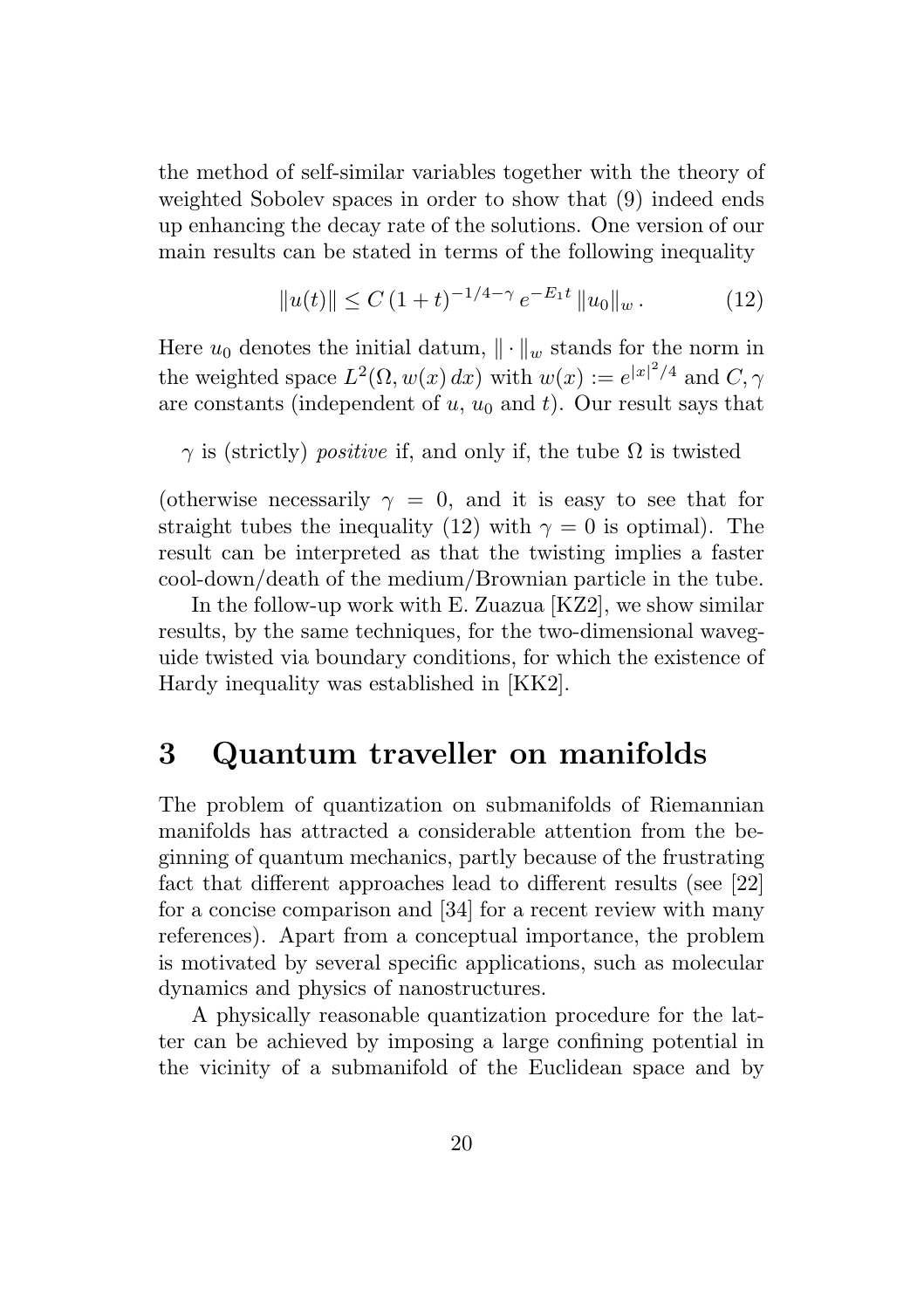the renormalization consisting in throwing away the exploding normal oscillations in the limit when the neighbourhood shrinks. This leads to an effective Hamiltonian that contains information on, inter alia, how the submanifold is embedded in the ambient space [23] (so that the result is not really intrinsic).

Performing the same procedure for submanifolds in a curved ambient space, one reveals that the effective Hamiltonian additionally depends on the intrinsic curvature of the ambient Riemannian manifold [29]. An interesting conceptual question is how this curvature affects the quantum transport. The problem is equally interesting for other physical models, such as the heat flow or Brownian motion on curved manifolds.

In a series of papers [K1, K2, KK3], we attacked the above question in the simplest non-trivial model when the ambient manifold is an (abstract) surface  $A$  of (Gauss) curvature  $K$  (not necessarily embedded in the three-dimensional Euclidean space) and the submanifold is an infinite curve of (geodesic) curvature  $\kappa$  on it. The confining potential is represented by Dirichlet boundary conditions imposed at a fixed (not necessarily small) distance a from the curve.

Hence, we can again think about the spectral problem (2), however, it is important to keep in mind that the strip-like tubular neighbourhood  $\Omega$  is a manifold now and  $-\Delta$  has the meaning of the Laplace-Beltrami operator. Our main strategy to study spectral properties of the operator is to express it in the Fermi (or geodesic parallel) coordinates based on the reference curve (see Figure 4).

#### 3.1 Positive curvature [K1]

In [K1], we start with analysing the effect of positive curvature K of the ambient manifold  $\mathcal{A}$ . It turns out that the positivity leads to stationary solutions of the Schrödinger equation, hurting in this way the transport in the strip  $\Omega$ . Let us mention that the presence of bound states was predicted by formal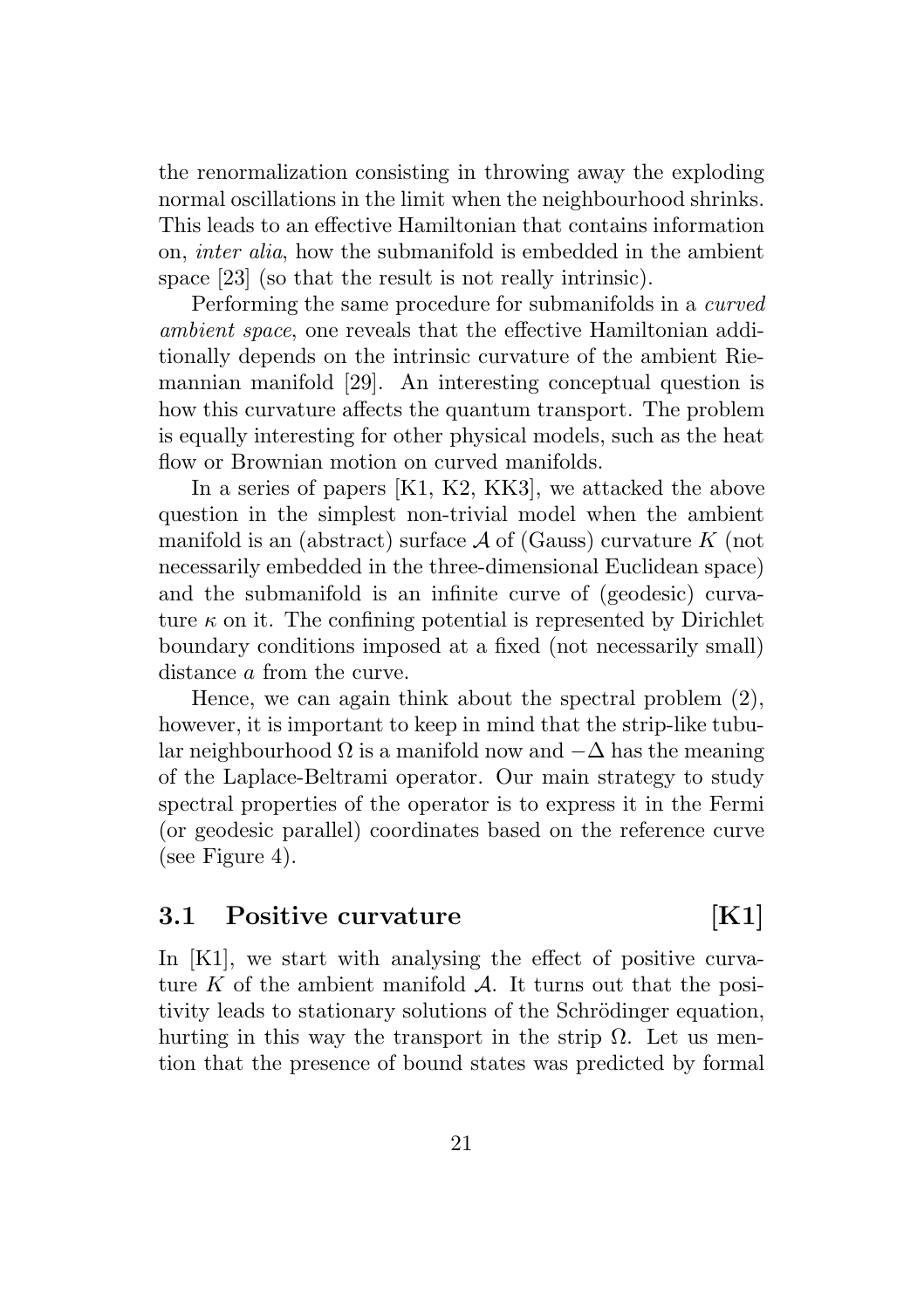

Figure 4: The parameterization of the strip  $\Omega$  via Fermi coordinates  $x = (x_1, x_2)$ .

arguments in [7, 6].

More precisely, by a variational test-function argument, we show that the Laplace-Beltrami operator on  $L^2(\Omega)$ , subject to Dirichlet boundary conditions, possesses discrete eigenvalues below the essential spectrum, provided that  $K$  is a non-trivial non-negative function on  $\Omega$  vanishing at the infinity of the strip. The bound states exist also if  $K$  vanishes identically but the geodesic curvature  $\kappa$  is non-trivial and vanishing at the infinity of the strip. The results can be viewed as a generalization of the classical result of P. Exner and P. Šeba  $[13]$ .

### 3.2 Negative curvature [K2]

The above paper [K1] does not answer the question what happens with the spectrum (in particular with the discrete eigenvalues) if the curvature is non-positive, although it is conjectured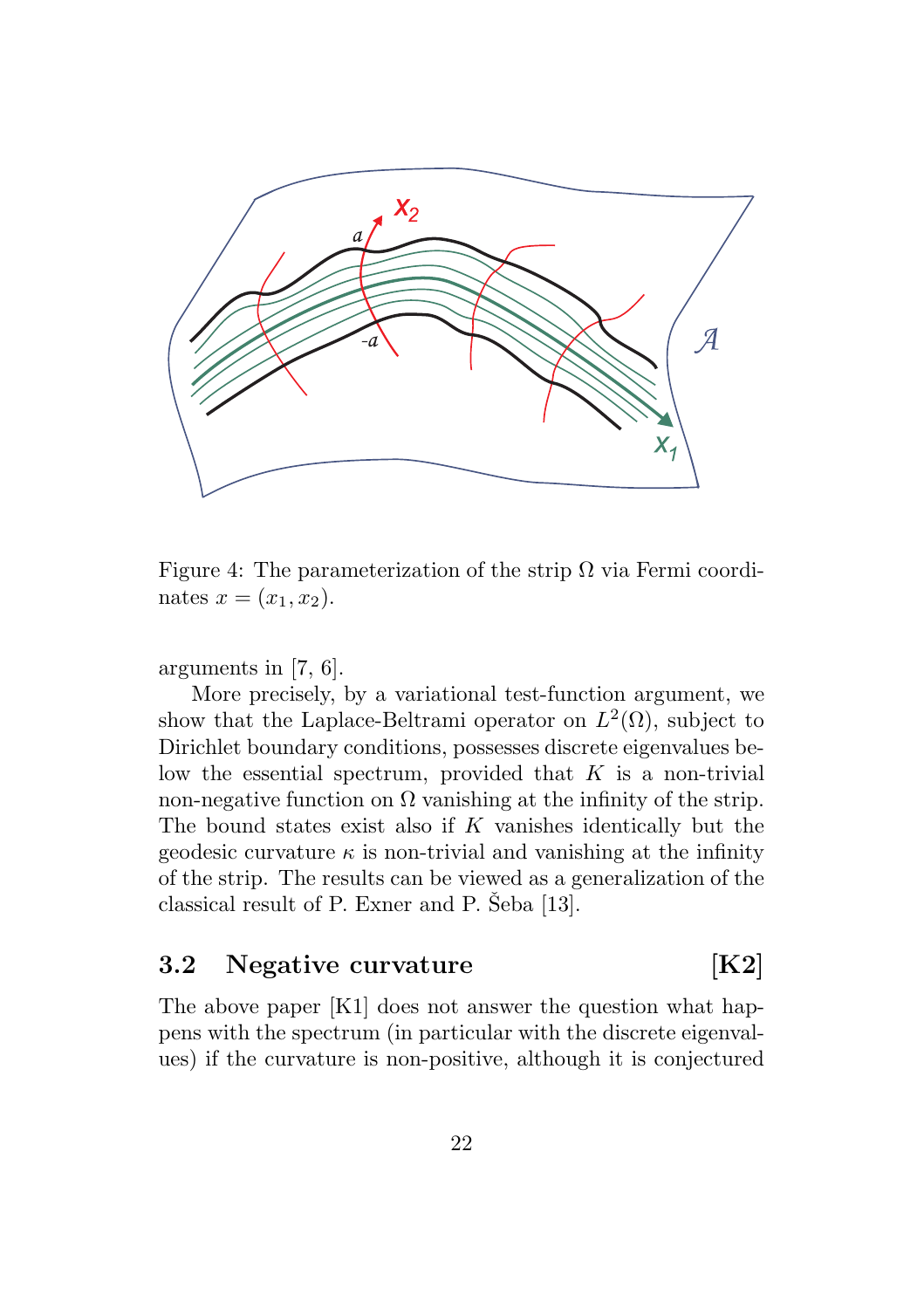there that the bound states can be eliminated by the presence of negative curvature. Indeed, the effect of negative curvature is more subtle, for similar reasons as the twisting in quantum waveguides (cf Section 2.2).

To get at least a partial insight into the problem, in the follow-up paper [K2], we study a special class of negative ambient spaces: *ruled surfaces*. The corresponding strips  $\Omega$  can be thought as obtained by translating and rotating a segment along a straight line in the three-dimensional Euclidean space (see Figure 5).



Figure 5: A ruled strip as a twisted ribbon.

First, we establish the existence of Hardy-type inequalities (9) in ruled strips along geodesics (*i.e.*  $\kappa = 0$ ), as a consequence of the presence of negative curvature. Second, we use these inequalities to show that there are no discrete eigenvalues even if the reference curve is a mildly perturbed geodesic, improving in this sense the transport in  $\Omega$ . The results provide a positive answer to some conjectures raised in [K1].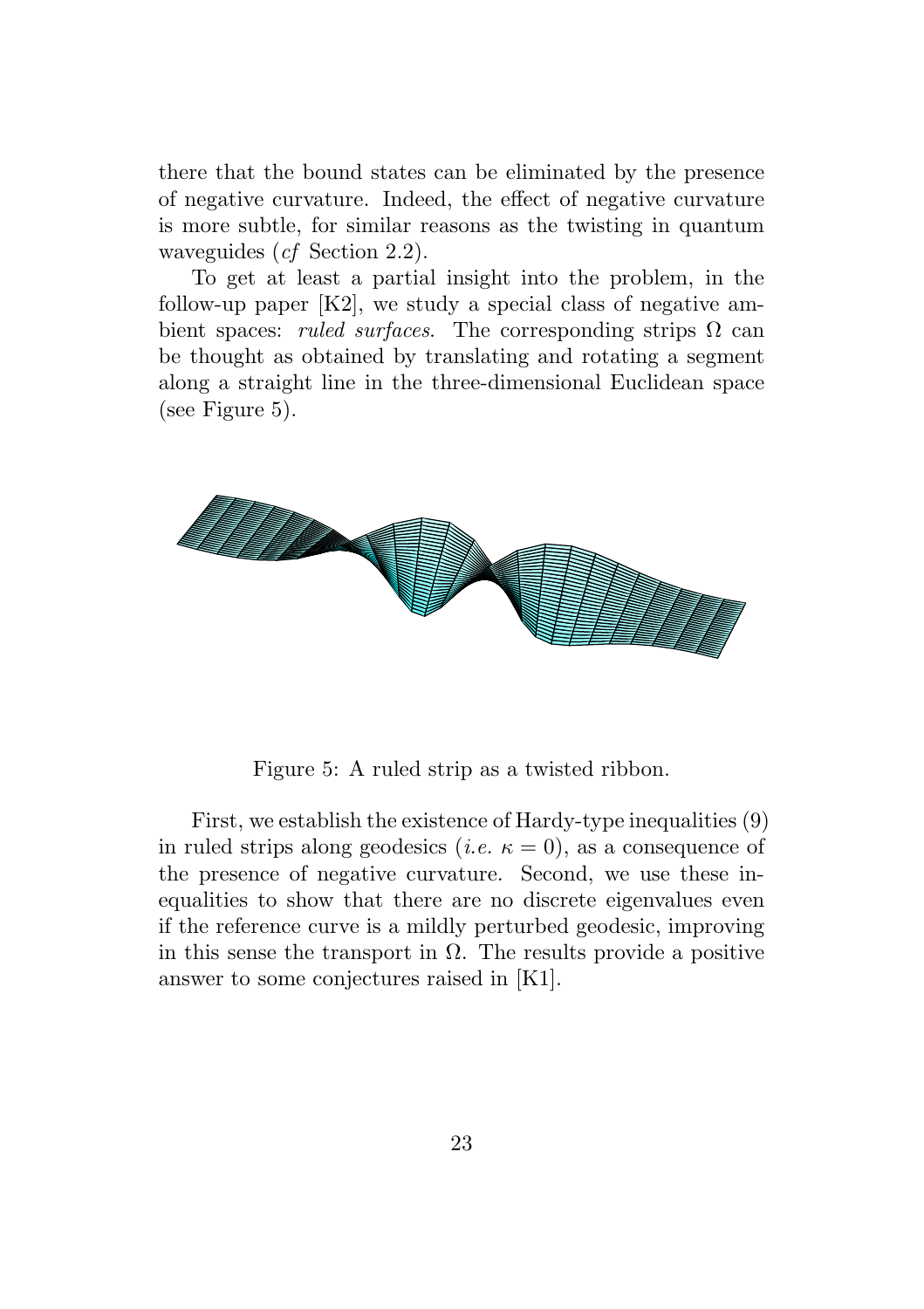### 3.3 Large-time behaviour [KK3]

The objective of the most recent joint work with M. Kolb [KK3] is twofold. First, we establish the existence of Hardy-type inequalities (9) for a larger class of "negatively curved manifolds"; for instance, it is just enough to assume that the strip is negatively curved in a vicinity of the reference curve to have a Hardytype inequality (9) for small a. Second, we specify the meaning of the "bad" and "good" transport in the positively and negatively curved strips, respectively. Our approach is probabilistic, viewing the traveller in  $\Omega$  as a Brownian particle governed by (11) and the properties of the transport are interpreted in terms of the large-time behaviour of the solutions  $u$ . Roughly speaking, by the "good geometry" for transport we understand that which enables the Brownian traveller to reach his/her goal as soon as possible or "to escape from his/her starting point as far as possible".

If the curvature  $K$  is non-trivial non-negative, vanishing at the infinity of the strip, then the existence of the ground-state energy  $\lambda_1 \leq E_1$  implies that the decay rate is slower in comparison with the straight case  $(K = 0 = \kappa)$ . This is as a direct consequence of the (sharp) spectral-type estimate

$$
||u(t)|| \le e^{-\lambda_1 t} ||u_0||. \tag{13}
$$

On the other hand, the effect of negative curvature is more subtle and, in analogy with the heat equation in twisted waveguides (cf Section 2.5), we had to apply the machinery of selfsimilar variables and weighted Sobolev spaces in order to conclude that (12) holds with *positive*  $\gamma$  whenever there is a Hardy inequality of the type  $(9)$ . Consequently, if the curvature K is non-trivial non-positive, vanishing at the infinity of the strip, the decay rate is faster in comparison with the straight case.

In addition to the norm-wise estimates (12) and (13), we also establish a number of point-wise results for probability densities.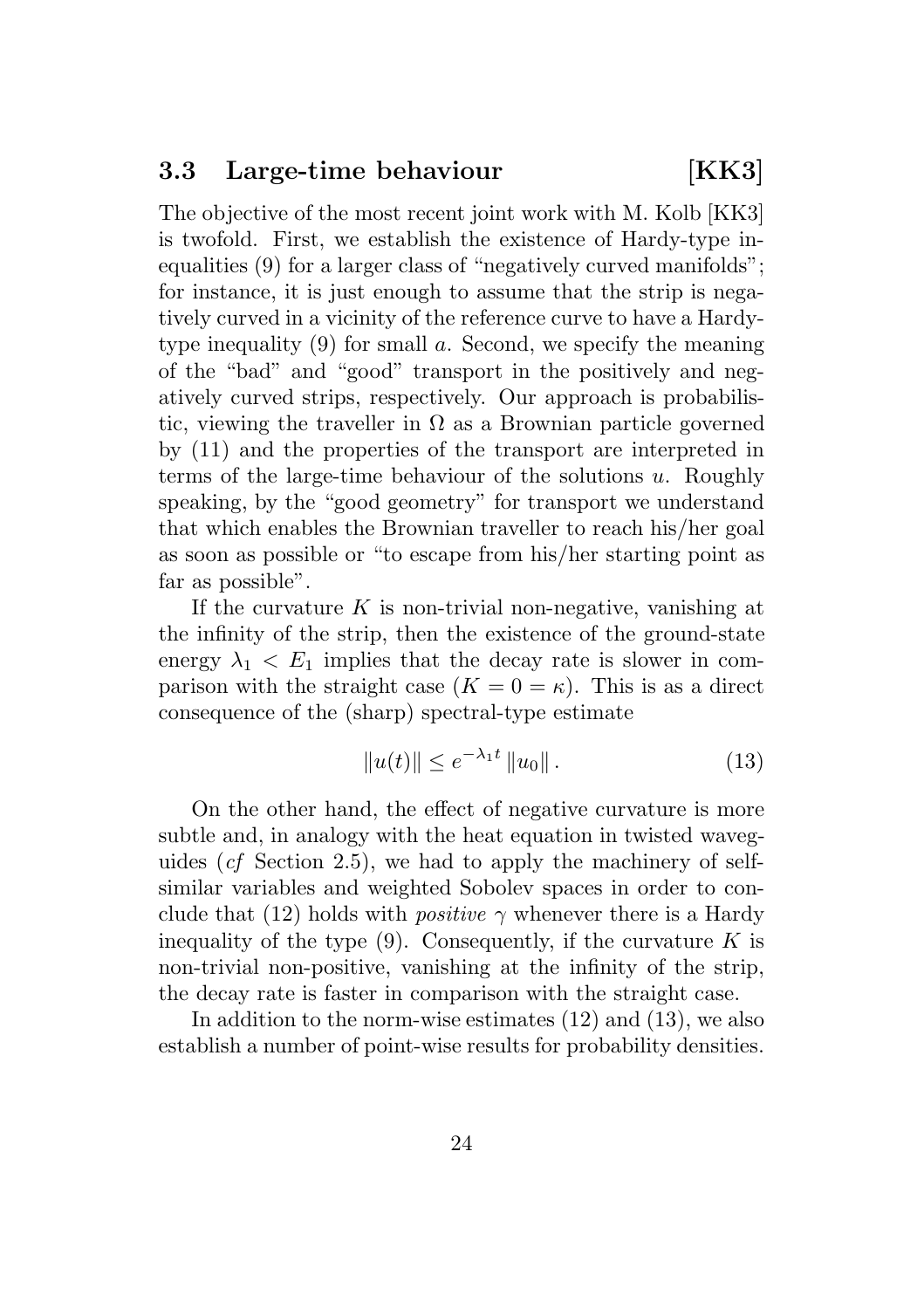## References

#### My articles on which the thesis is based:

- [CDFK] B. Chenaud, P. Duclos, P. Freitas, and D. Krejčiřík, Geometrically induced discrete spectrum in curved tubes, Differential Geom. Appl. 23 (2005), no. 2, 95–105.
- [EKK] T. Ekholm, H. Kovařík, and D. Krejčiřík, A Hardy inequality in twisted waveguides, Arch. Ration. Mech. Anal. 188 (2008), 245–264.
- [FK1] P. Freitas and D. Krejčiřík, *Instability results for the* damped wave equation in unbounded domains, J. Differential Equations 211 (2005), no. 1, 168–186.
- [FK2] P. Freitas and D. Krejčiřík, Waveguides with combined Dirichlet and Robin boundary conditions, Math. Phys. Anal. Geom. 9 (2006), no. 4, 335–352.
- [FK3] P. Freitas and D. Krejčiřík, Unbounded planar domains whose second nodal line does not touch the boundary, Math. Res. Lett. 14 (2007), no. 1, 107–111.
- [FK4] P. Freitas and D. Krejčiřík, Location of the nodal set for *thin curved tubes*, Indiana Univ. Math. J.  $57$  (2008), no. 1, 343–376.
- [FK5] P. Freitas and D. Krejčiřík, A sharp upper bound for the first Dirichlet eigenvalue and the growth of the isoperimetric constant of convex domains, Proc. Amer. Math. Soc. 136 (2008), 2997–3006.
- [KK3] M. Kolb and D. Krejčiřík, *The Brownian traveller* on manifolds, submitted; preprint on arXiv:1108.3191 [math.AP] (2011).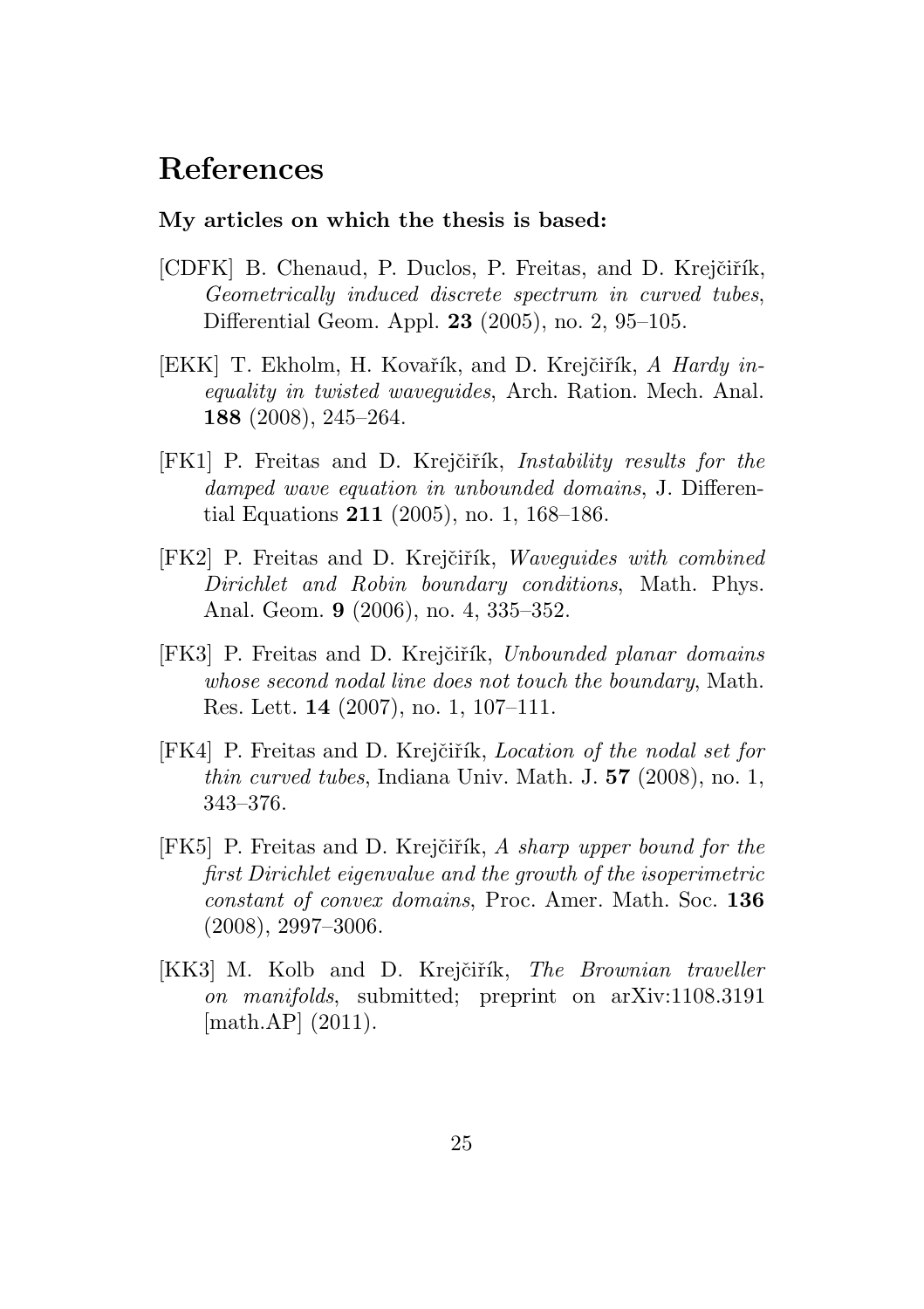- [KK2] H. Kovařík and D. Krejčiřík, A Hardy inequality in a twisted Dirichlet-Neumann waveguide, Math. Nachr. 281 (2008), 1159–1168.
- [K1] D. Krejčiřík, *Quantum strips on surfaces*, J. Geom. Phys. 45 (2003), no. 1–2, 203–217.
- [K2] D. Krejčiřík, *Hardy inequalities in strips on ruled surfaces*, J. Inequal. Appl. 2006 (2006), Article ID 46409, 10 pages.
- [K3] D. Krejčiřík, Spectrum of the Laplacian in a narrow curved strip with combined Dirichlet and Neumann boundary conditions, ESAIM: Control, Optimisation and Calculus of Variations 15 (2009), 555–568.
- [KT] D. Krejčiřík and R. Tiedra de Aldecoa, The nature of the essential spectrum in curved quantum waveguides, J. Phys. A 37 (2004), no. 20, 5449–5466.
- [KK1] D. Krejčiřík and J. Kříž, On the spectrum of curved quantum waveguides, Publ. RIMS, Kyoto University 41 (2005), no. 3, 757–791.
- [KZ1] D. Krejčiřík and E. Zuazua, *The Hardy inequality and* the heat equation in twisted tubes, J. Math. Pures Appl. 94 (2010), 277–303.
- [KZ2] D. Krejčiřík and E. Zuazua, *The asymptotic behaviour of* the heat equation in a twisted Dirichlet-Neumann waveguide, J. Differential Equations 250 (2011), 2334–2346.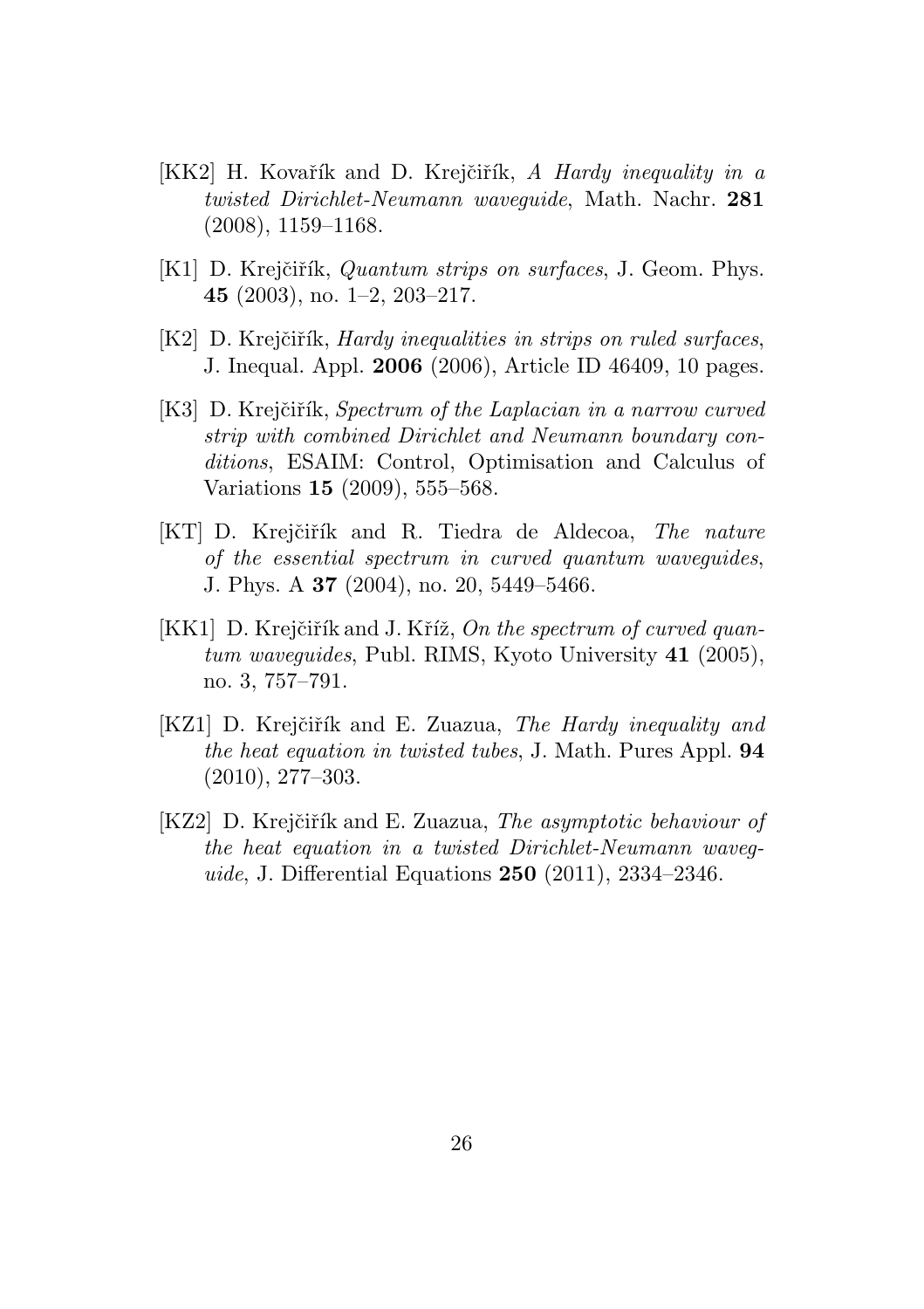#### Other articles:

- [1] M. Benbernou, Spectral analysis of the acoustic propagator in a multistratified domain, J. Math. Anal. Appl. 225 (1998), no. 2, 440–460.
- [2] J. Bertrand and B. Colbois, *Capacité et inégalité de Faber-*Krahn dans  $\mathbb{R}^n$ , J. Funct. Anal. 232 (2006), 1-28.
- [3] Ph. Briet, H. Kovařík, and G. Raikov, Scattering in twisted waveguides, preprint on arXiv:1109.2111 [math.SP].
- [4] I. Chavel, Riemannian geometry: A modern introduction, Cambridge Tracts in Mathematics, 108, Cambridge University Press, Cambridge, 1993.
- [5] G. Chen, S. A. Fulling, F. J. Narcowich, and S. Sun, Exponential decay of energy of evolution equations with locally distributed damping, SIAM J. Appl. Math.  $51$  (1991), 266– 301.
- [6] I. J. Clark and A. J. Bracken, Bound states in tubular quantum wavequides with torsion, J. Phys. A  $29$  (1996), 4527– 4535.
- [7] I. J. Clark and A. J. Bracken, Effective potentials of quantum strip waveguides and their dependence upon torsion, J. Phys. A 29 (1996), 339–348.
- [8] Y. Dermenjian, M. Durand, and V. Iftimie, Spectral analysis of an acoustic multistratified perturbed cylinder, Commun. in Partial Differential Equations 23 (1998), no. 1&2, 141–169.
- [9] J. Dittrich and J. Kříž, Curved planar quantum wires with Dirichlet and Neumann boundary conditions, J. Phys. A 35 (2002), L269–275.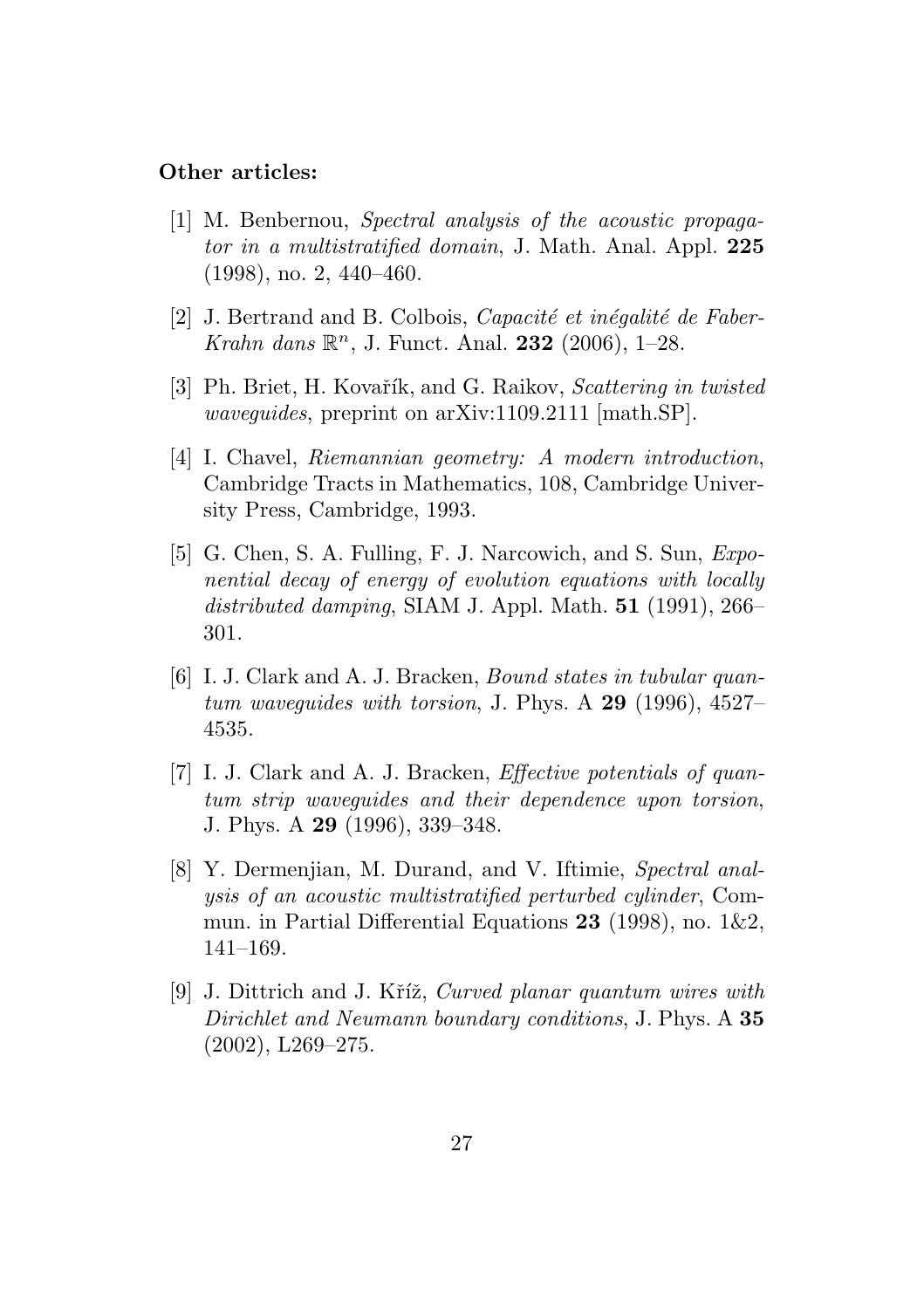- [10] H. Donnelly and C. Fefferman, Nodal sets of eigenfunctions on Riemannian manifolds, Invent. Math. 93 (1988), no. 1, 161–183.
- [11] P. Duclos and P. Exner, Curvature-induced bound states in quantum waveguides in two and three dimensions, Rev. Math. Phys. 7 (1995), 73–102.
- [12] P. Duclos, P. Exner, and P. Šťovíček, Curvature-induced resonances in a two-dimensional Dirichlet tube, Ann. Inst. H. Poincaré 62 (1995), 81–101.
- [13] P. Exner and P. Šeba, *Bound states in curved quantum* waveguides, J. Math. Phys. 30 (1989), 2574–2580.
- [14] S. Fournais, The nodal surface of the second eigenfunction of the Laplacian in  $\mathbb{R}^D$  can be closed, J. Differential Equations 173 (2001), no. 1, 145–159.
- [15] P. Freitas, On some eigenvalue problems related to the wave equation with indefinite damping, J. Differential Equations 127 (1996), no. 1, 320–335.
- [16] P. Freitas, Closed nodal lines and interior hot spots of the second eigenfunction of the Laplacian on surfaces, Indiana Univ. Math. J. 51 (2002), 305–316.
- [17] N. Fusco, F. Maggi, and A. Pratelli, Stability estimates for certain Faber-Krahn, isocapacitary and Cheeger inequalities, Ann. Sc. Norm. Super. Pisa Cl. Sci. (5) VIII (2009), no. 1, 51–71.
- [18] J. Goldstone and R. L. Jaffe, Bound states in twisting tubes, Phys. Rev. B 45 (1992), 14100–14107.
- [19] D. Grieser and D. Jerison, Asymptotics of the first nodal line of a convex domain, Invent. Math. 125 (1996), 197– 219.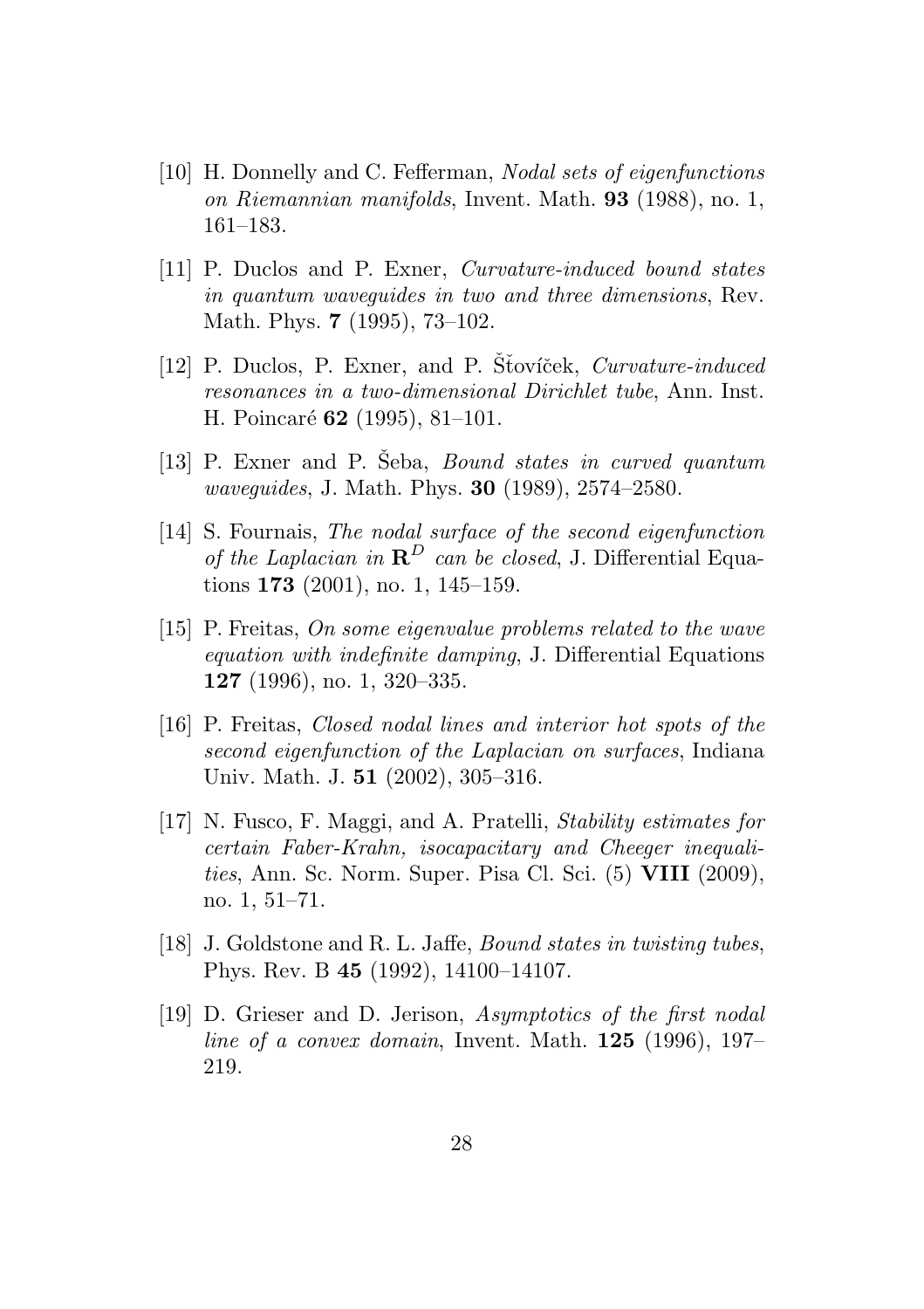- [20] H. Guggenheimer, Concave solutions of a Dirichlet problem, Proc. Amer. Math. Soc. 40 (1973), 501–506.
- [21] M. Hoffmann-Ostenhof, T. Hoffmann-Ostenhof, and N. Nadirashvili, The nodal line of the second eigenfunction of the Laplacian in  $\mathbb{R}^2$  can be closed, Duke Math. J. 90 (1997), 631–640.
- [22] M. Ikegami, Y. Nagaoka, S. Takagi, and T. Tanazawa, Quantum mechanics of a particle on a curved surface, Prog. Theor. Phys. 88 (1992), 229–249.
- [23] H. Jensen and H. Koppe, *Quantum mechanics with con*straints, Ann. Phys. 63 (1971), 586–591.
- [24] D. Jerison, The diameter of the first nodal line of a convex domain, Ann. Math. 141 (1995), 1–33.
- [25] D. Jerison, The first nodal set of a convex domain, Essays on Fourier analysis in honor of Elias M. Stein (Princeton, NJ, 1991), Princeton Math. Ser., vol. 42, Princeton Univ. Press., Princeton, NJ, 1995, pp. 225–249.
- [26] J. B. Kennedy, Closed nodal surfaces for simply connected domains in higher dimensions, preprint on arXiv:1009.1502 [math.AP] (2010).
- [27] A. D. Melas, On the nodal line of the second eigenfunction of the Laplacian in  $\mathbb{R}^2$ , J. Differential Geom. 35 (1992), 255–263.
- [28] A. D. Melas, The stability of some eigenvalue estimates, J. Differential Geom. 36 (1992), 19–33.
- [29] K. A. Mitchell, Gauge fields and extrapotentials in constrained quantum systems, Phys. Rev.  $A \quad 63 \quad (2001)$ , art. 042112.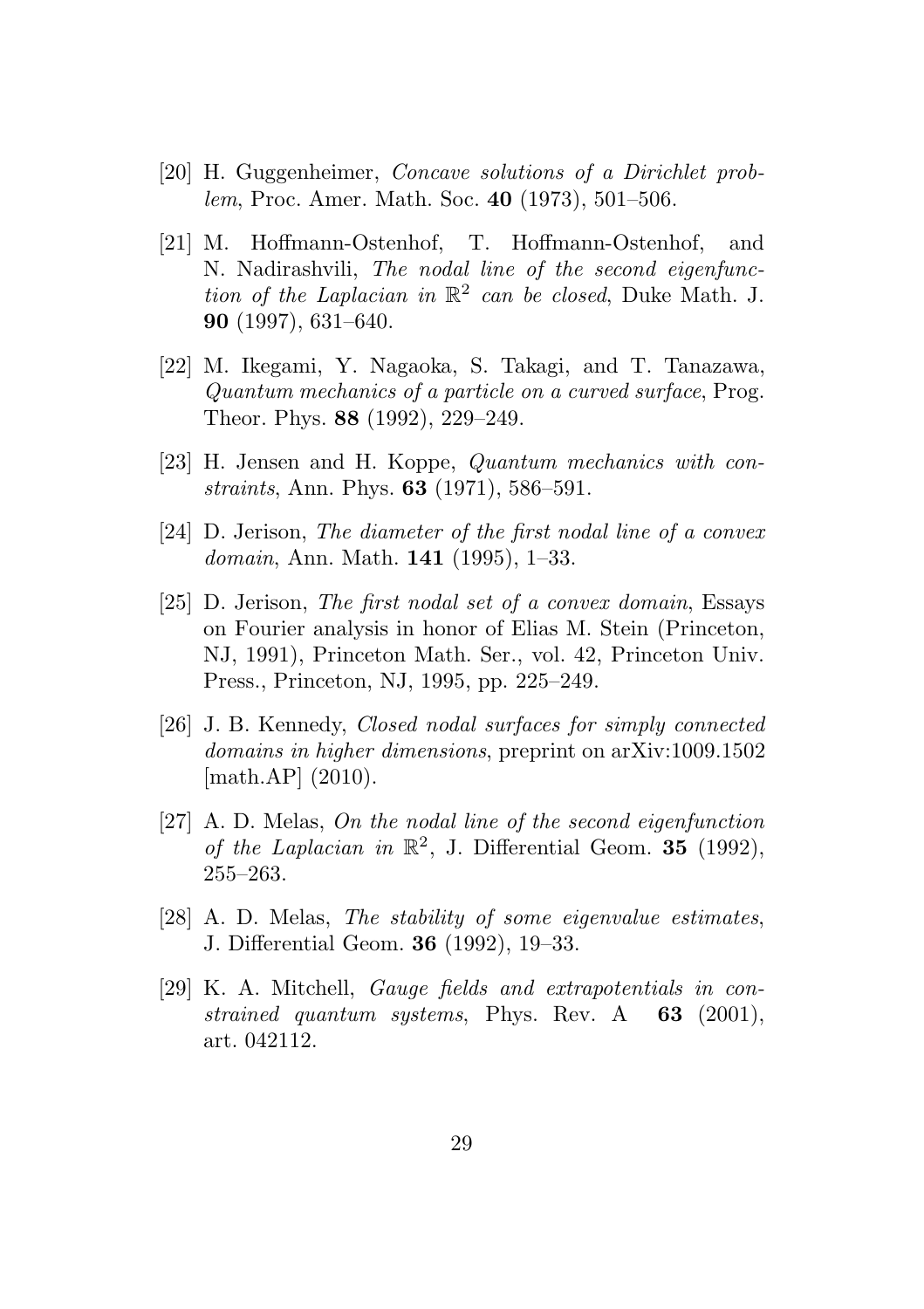- [30] L. E. Payne, Isoperimetric inequalities and their applications, SIAM Rev. 9 (1967), 453–488.
- [31] G. Pólya and G. Szegö, *Isoperimetric inequalities in math*ematical physics, Ann. of Math. Studies, no. 27, Princeton University Press, Princeton, 1951.
- [32] L. Rayleigh, The theory of sound. I, II., Macmillan, London, 1926, 2nd ed., revised and enlarged; 1st ed. in 1877.
- [33] R. Schoen and S.-T. Yau, *Lectures on differential geome*try, Conference Proceedings and Lecture Notes in Geometry and Topology, vol. I, International Press, 1994.
- [34] J. Wachsmuth and S. Teufel, Effective Hamiltonians for constrained quantum systems, preprint on arXiv:0907.0351v3 [math-ph] (2009).
- [35] E. Zuazua, Exponential decay for the semilinear wave equation with localized damping in unbounded domains, J. Math. pures et appl. 70 (1991), 513–529.